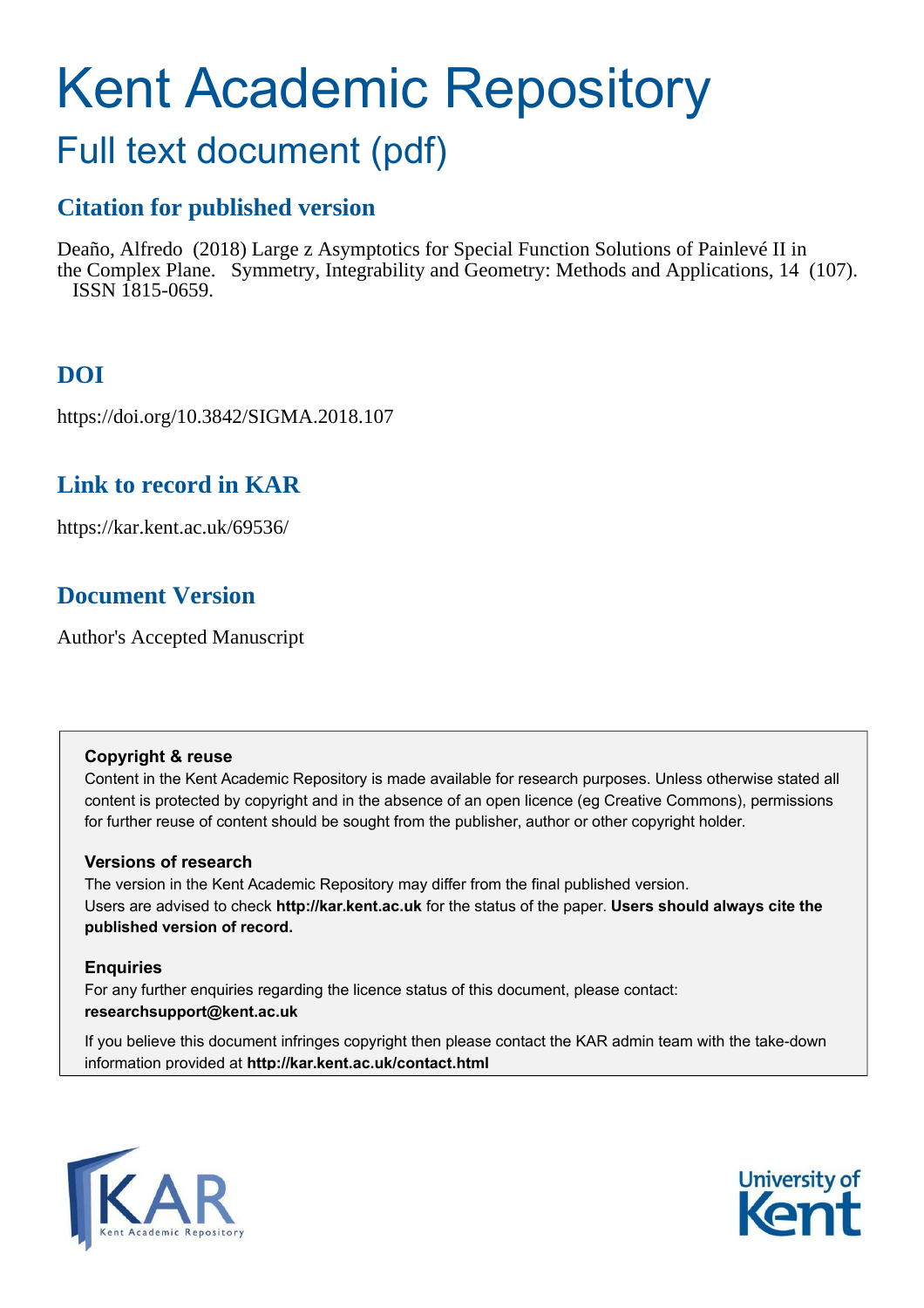## Large z Asymptotics for Special Function Solutions of Painl[e](#page-0-0)vé II in the Complex Plane

Alfredo DEANO

School of Mathematics, Statistics and Actuarial Science, University of Kent, UK E-mail: [A.Deano-Cabrera@kent.ac.uk](mailto:A.Deano-Cabrera@kent.ac.uk)

Received April 17, 2018, in final form September 22, 2018; Published online October ??, 2018 <https://doi.org/10.3842/SIGMA.2018.10?>

Abstract. In this paper we obtain large  $z$  asymptotic expansions in the complex plane for the tau function corresponding to special function solutions of the Painlevé II differential equation. Using the fact that these tau functions can be written as  $n \times n$  Wronskian determinants involving classical Airy functions, we use Heine's formula to rewrite them as n-fold integrals, which can be asymptotically approximated using the classical method of steepest descent in the complex plane.

Key words: Painlevé equations; asymptotic expansions; Airy functions

2010 Mathematics Subject Classification: 34M55; 34E05; 33C10; 30E10

<span id="page-1-5"></span><span id="page-1-4"></span><span id="page-1-3"></span><span id="page-1-2"></span><span id="page-1-1"></span><span id="page-1-0"></span>Dedicated to the memory of Andrei A. Kapaev

#### 1 Introduction and motivation

The six Painlevé differential equations,  $P_I-P_{VI}$ , have attracted a great deal of attention in the last decades. They feature in a large and increasing number of areas in mathematics, ranging from random matrix theory to integrable systems (continuous as well as discrete), orthogonal polynomials, partial differential equations and combinatorics. We refer the reader to standard references such as [\[12,](#page-17-0) [17,](#page-17-1) [18,](#page-17-2) [21\]](#page-17-3), as well as the digital library of mathematical functions [\[30,](#page-18-0) Chapter 32, for more details and the complete list of the Painlevé equations.

Generic solutions of  $P_1-P_{VI}$  are sometimes called Painlevé transcendents, or nonlinear special functions, and they cannot be expressed in terms of elementary or even classical special functions. However, for specific values of the parameters in the differential equations, it is known that families of rational and special function solutions exist for  $P_{II}-P_{VI}$ ; these appear for instance in the theory of semiclassical orthogonal polynomials, see for example [\[33\]](#page-18-1) and the recent monograph [\[34\]](#page-18-2), and in random matrix theory, see [\[18,](#page-17-2) [19,](#page-17-4) [20\]](#page-17-5).

These rational and special function solutions of Painlevé equations can be constructed from a given seed function  $\varphi(z)$ , with a suitable initial value of the parameters; successive application of Bäcklund transformations  $[12, \text{Section 4}]$ ,  $[30, \text{Section 32.7}]$  leads to a sequence of tau functions, that as shown by Okamoto [\[28\]](#page-18-3) (see also Forrester and Witte [\[19,](#page-17-4) [20\]](#page-17-5) or Clarkson [\[12\]](#page-17-0)) have the form of  $n \times n$  Wronskian determinants

$$
\tau_n(z) = \det \left( \frac{\mathcal{D}^{j+k}}{\mathcal{D}z^{j+k}} \varphi(z) \right)_{j,k=0,1,\dots,n-1}
$$

with initial values  $\tau_0(z) = 1$  and  $\tau_1(z) = \varphi(z)$ . Here D is a differential operator that depends on the particular Painlevé equation that we are considering. The solution of the Painlevé equation (and of other associated equations) can then be written directly in terms of these tau functions.

This paper is a contribution to the Special Issue on Painlevé Equations and Applications in Memory of Andrei Kapaev. The full collection is available at <https://www.emis.de/journals/SIGMA/Kapaev.html>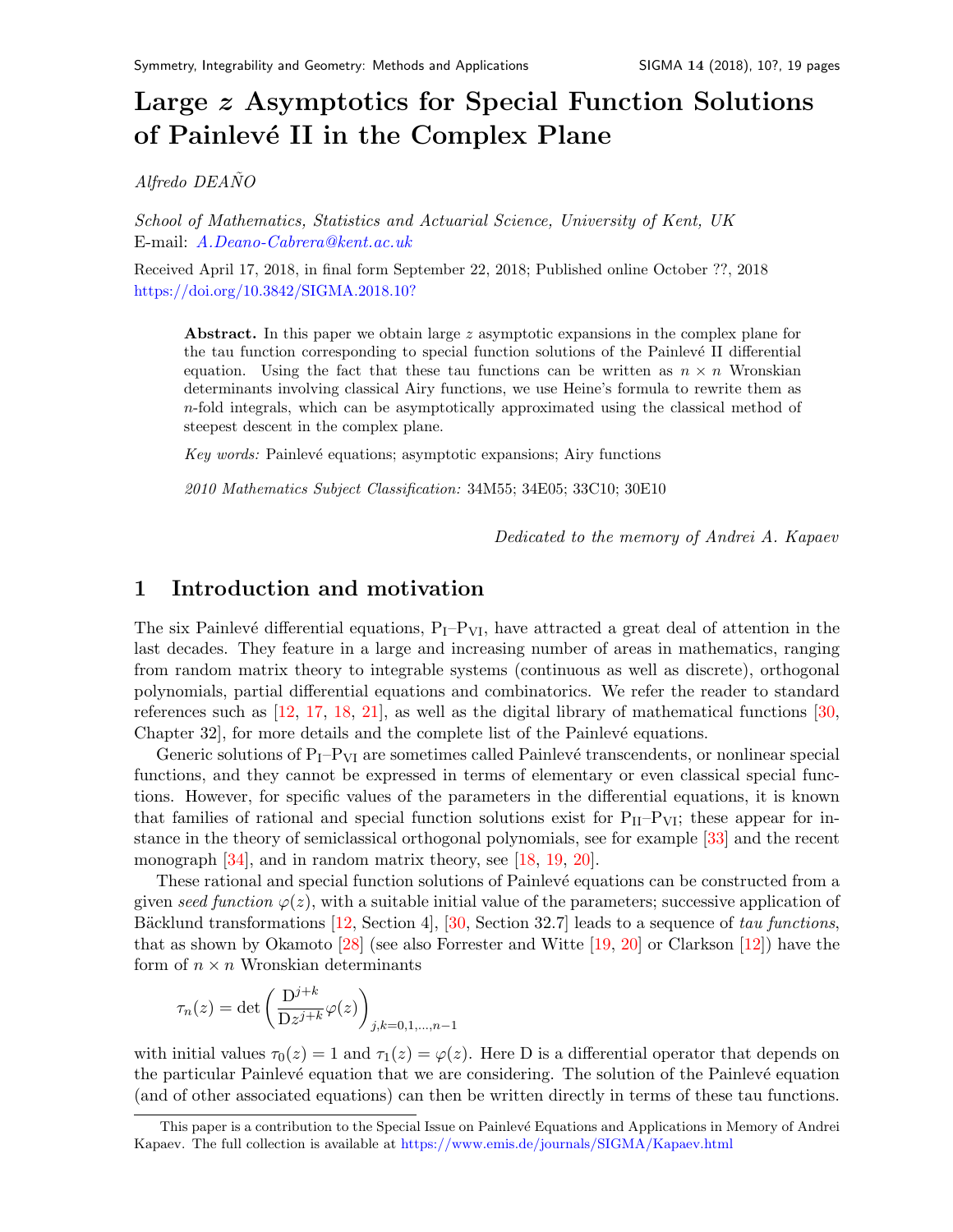In this paper we are interested in the special function solutions of the second Painlevé equation, denoted  $P_{II}$ ,

$$
q'' = zq + 2q^3 + \alpha, \qquad \alpha \in \mathbb{C}.\tag{1.1}
$$

These special function solutions of  $P_{II}$  can be written in terms of standard Airy functions; more precisely, the general seed function is given by

$$
\varphi(z) = C_1 \text{ Ai} \left( -2^{-1/3} z \right) + C_2 \text{ Bi} \left( -2^{-1/3} z \right),\tag{1.2}
$$

where  $C_1$  and  $C_2$  are constants, and the tau function is the  $n \times n$  Wronskian determinant

$$
\tau_n(z) = \det \left( \frac{d^{j+k}}{dz^{j+k}} \varphi(z) \right)_{j,k=0,1,\dots,n-1}, \qquad n \ge 1,
$$
\n(1.3)

with  $\tau_0(z) := 1$ . As shown in [\[13,](#page-17-6) Theorems 4 and 7], the functions

$$
p_n(z) = -2\frac{\mathrm{d}^2}{\mathrm{d}z^2}\log\tau_n(z), \qquad q_n(z) = \frac{\mathrm{d}}{\mathrm{d}z}\log\frac{\tau_{n-1}(z)}{\tau_n(z)}, \qquad \sigma_n(z) = \frac{\mathrm{d}}{\mathrm{d}z}\log\tau_n(z) \tag{1.4}
$$

are special function (Airy) solutions of the  $P_{34}$  equation

$$
p_n \frac{\mathrm{d}^2 p_n}{\mathrm{d}z^2} = \frac{1}{2} \left( \frac{\mathrm{d}p_n}{\mathrm{d}z} \right)^2 + 2p_n^3 - zp_n^2 - \frac{\left( \alpha + \frac{1}{2} \right)^2}{2},\tag{1.5}
$$

the  $P_{II}$  equation [\(1.1\)](#page-1-0) and the symmetric  $S_{II}$  equation

<span id="page-2-0"></span>
$$
\left(\frac{\mathrm{d}^2\sigma_n}{\mathrm{d}z^2}\right)^2 + 4\left(\frac{\mathrm{d}\sigma_n}{\mathrm{d}z}\right)^3 + 2\frac{\mathrm{d}\sigma_n}{\mathrm{d}z}\left(z\frac{\mathrm{d}\sigma_n}{\mathrm{d}z} - \sigma_n\right) = \frac{1}{4}\left(\alpha + \frac{1}{2}\right)^2,\tag{1.6}
$$

respectively, with  $\alpha = n - \frac{1}{2}$  $\frac{1}{2}$ .

The Airy solutions are used in the recent work of Clarkson, Loureiro and Van Assche [\[15\]](#page-17-7), in the asymptotic analysis of the partition function and free energy in the cubic Hermitian random matrix model by Bleher, Deaño and Yattselev  $\left[3, 4, 5\right]$  $\left[3, 4, 5\right]$  $\left[3, 4, 5\right]$ , and in the study of multiple orthogonal polynomials with a cubic potential in the complex plane by Van Assche, Filipuk and Zhang  $[35]$ . In random matrix theory, the pure Ai case of  $P_{II}$  special function solutions arises in the calculation of averages of powers of the characteristic polynomial in the GUE (Gaussian unitary ensemble), see [\[19,](#page-17-4) Proposition 28]. The asymptotic behavior of these Airy solutions has been investigated recently by Clarkson in [\[13\]](#page-17-6), but the asymptotic results are restricted to the real line, and only even values of  $n$  in the oscillatory regime are included. Asymptotic results for the seed case can also be found in [\[17,](#page-17-1) Chapter 11], and Its and Kapaev in [\[23,](#page-17-11) Proposition 4.3] characterize rational and Airy solutions of  $P_{II}$  as those that do not exhibit asymptotic elliptic behavior in the complex plane.

The aim of this paper is to obtain large z asymptotic approximations for  $\tau_n(z)$  corresponding to special function solutions of P<sub>II</sub>. As a direct consequence of [\(1.4\)](#page-1-1), the analysis of  $\tau_n(z)$  leads directly to asymptotics for the Painlevé functions  $p_n(z)$ ,  $q_n(z)$  and  $\sigma_n(z)$ . The methodology is related to ideas used for the large n asymptotics for rational solutions (of  $P_{II}-P_{IV}$ ) by several authors, including Balogh, Bertola and Bothner [\[1\]](#page-16-0), Bertola and Bothner [\[2\]](#page-17-12), Bothner, Miller and Sheng  $[8]$ , Buckingham  $[9]$ , Buckingham and Miller  $[10, 11]$  $[10, 11]$ . Next we summarise the main steps: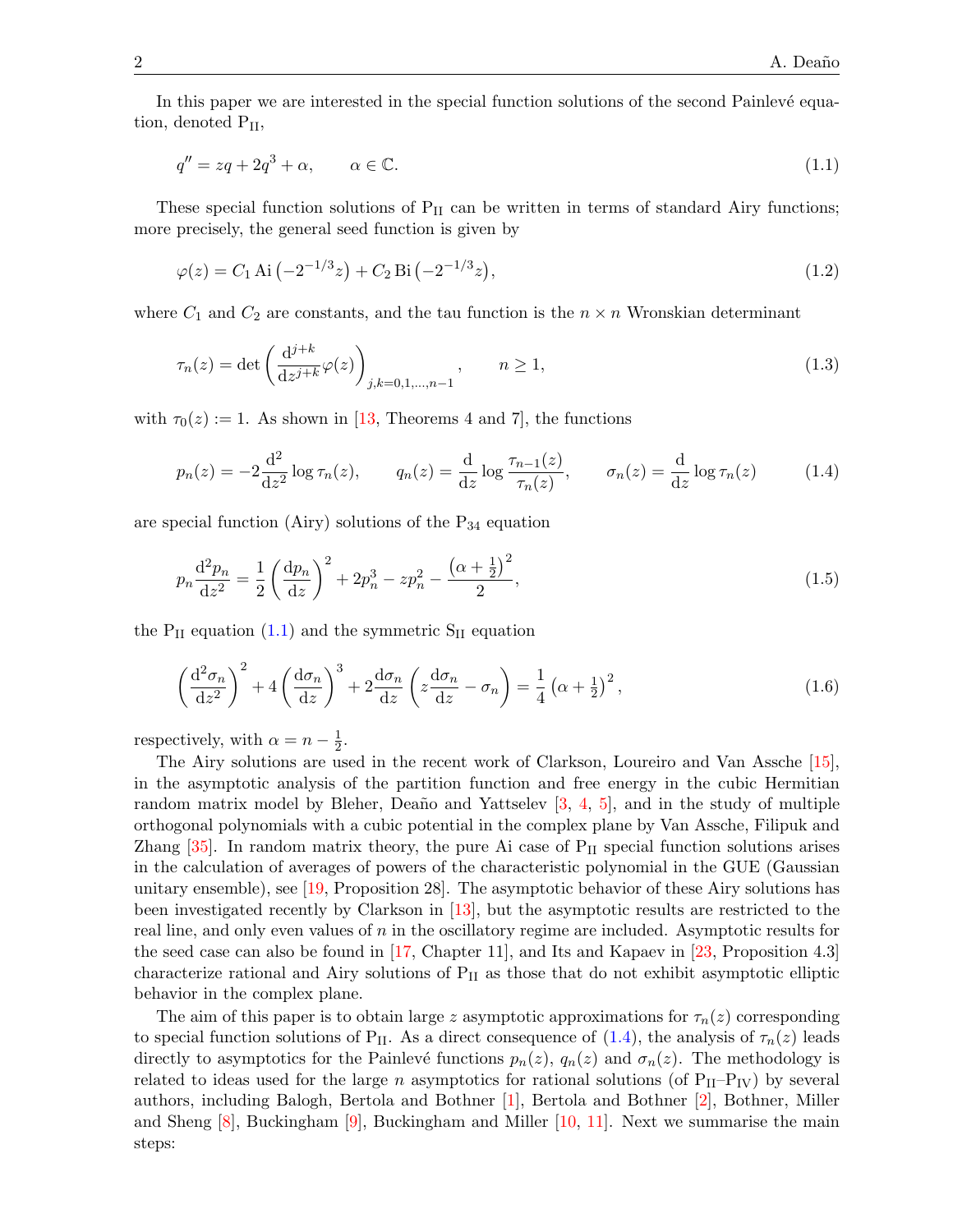1. Relate the entries of the Wronskian determinant [\(1.3\)](#page-1-2), which are Airy functions, with the moments of a suitably chosen weight function  $w(t, z)$ ,

$$
\mu_m(z) = \int_{\Gamma} t^m w(t, z) dt, \qquad m = 0, 1, 2, \dots,
$$

<span id="page-3-0"></span>where  $\Gamma$  is a suitable contour on the real line or in the complex plane. Namely, if

$$
\frac{\mathrm{d}^m}{\mathrm{d}z^m}\varphi(z) = \beta^m \int_{\Gamma} t^m w(t, z) \mathrm{d}t = \beta^m \mu_m(z),
$$

for  $m \geq 0$  and some constant  $\beta$ , then we can write

$$
\tau_n(z) = \det \left(\beta^{j+k} \mu_{j+k}(z)\right)_{j,k=0}^{n-1} = \beta^{n(n-1)} \det \left(\mu_{j+k}(z)\right)_{j,k=0}^{n-1} = \beta^{n(n-1)} D_n(z),
$$

for  $n \geq 1$ , with  $D_0(z) := 1$ .

It is worth mentioning that often there are several possible weight functions and contours, and some choices may be simpler and/or impose restrictions on parameters.

2. Apply the classical Heine's formula [\[22,](#page-17-17) Corollary 2.1.3], [\[31,](#page-18-5) Section 2.2], that gives a multiple integral representation for the Hankel determinant obtained before:

$$
D_n(z) = \frac{1}{n!} \int_{\Gamma^n} \Delta_n(t)^2 \prod_{k=1}^n w(t_k, z) dt_k, \qquad \Delta_n(t) = \prod_{1 \le j < k \le n} (t_k - t_j).
$$

3. Apply the (classical) method of steepest descent to this  $n$ -fold integral, to obtain the leading asymptotic behavior in different sectors of the complex z plane. The details of this classical asymptotic method in one variable can be found in many references, for instance  $[7, 27, 29, 32]$  $[7, 27, 29, 32]$  $[7, 27, 29, 32]$  $[7, 27, 29, 32]$  $[7, 27, 29, 32]$  $[7, 27, 29, 32]$  $[7, 27, 29, 32]$ , and in the multivariate context, we refer the reader to  $[6]$ ,  $[7,$  Chapter 8] or [\[16\]](#page-17-21). For convenience, we detail the calculation instead of just writing the leading term in the asymptotic expansion given in  $[16, \text{ equation } (1.61)]$ ; the main technical details will depend on the different sectors where the variable z grows large in  $\mathbb{C}$ , which will condition the deformation of Γ that is needed, as well as the value of the constants in the seed function, that lead to very different asymptotic behaviors.

Remark 1.1. We observe that in principle the leading term in the asymptotic expansion could also be obtained using the Toda equation satisfied by the tau functions  $\tau_n(z)$ . This is a general type of identity that relates consecutive tau functions, and that for  $P_{II}$  reads

<span id="page-3-1"></span>
$$
\frac{\tau_{n+1}(z)\tau_{n-1}(z)}{\tau_n(z)^2} = \frac{\mathrm{d}^2}{\mathrm{d}z^2} \log \tau_n(z), \qquad n \ge 0,
$$
\n(1.7)

see other examples in [\[19,](#page-17-4) [20\]](#page-17-5).

<span id="page-3-2"></span>Making a suitable ansatz of the leading term in the large z asymptotic expansion allows to construct a proof by induction, see [\[14,](#page-17-22) Proposition 5.2] for an example in  $P_{IV}$ . However, we find that this methodology does not give a very precise estimate of the subleading terms or the order of the error terms, and also it poses problems in the oscillatory regime, where the leading term as  $z \to \infty$  is usually the result of combinations of different exponential contributions, that are difficult to keep track of in this Toda equation. For this reason, we prefer to calculate the expansions using steepest descent of the integral arising from Heine's formula. Once the general structure of the asymptotic expansion for  $\tau_n(z)$  is proved, [\(1.7\)](#page-2-0) may be used to identify the coefficients therein.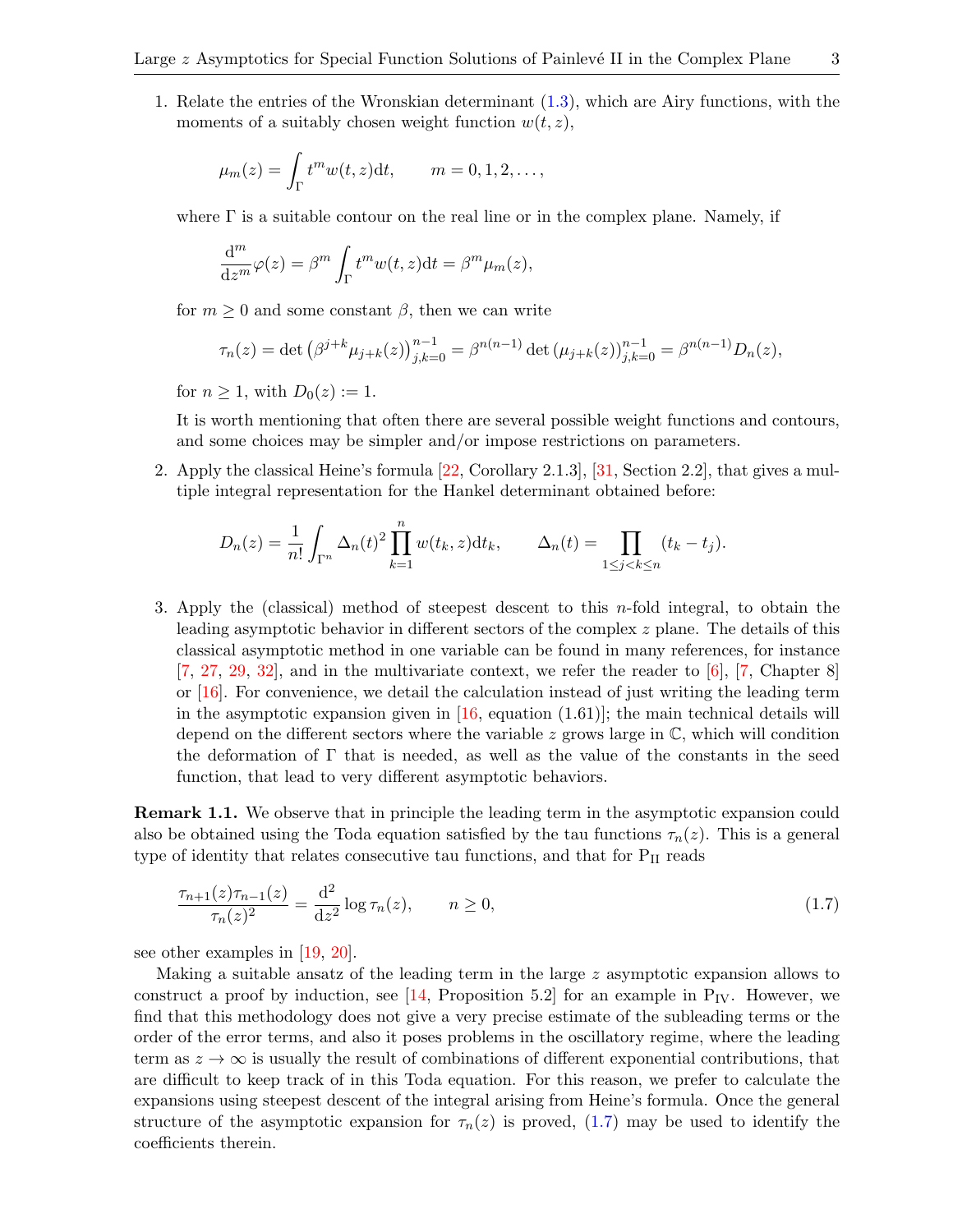#### 2 Main results

In the study of the asymptotic behavior of the tau function [\(1.3\)](#page-1-2) we distinguish, much like in the case of classical Airy functions, two regimes: non-oscillatory (exponential) and oscillatory (trigonometric). Furthermore, in the first case it is enough to obtain asymptotics in the sector  $|\arg(-z)| < \frac{\pi}{3}$  $\frac{\pi}{3}$ , since we can use the following rotational symmetries of the seed function [\(1.2\)](#page-1-3):

**Lemma 2.1.** The Airy seed function  $\varphi(z)$  given by [\(1.2\)](#page-1-3) satisfies the following identities:

<span id="page-4-0"></span>
$$
\varphi(e^{\pm \frac{2\pi i}{3}}z) = \widetilde{C}_{1\pm} \text{ Ai}\left(-2^{-1/3}z\right) + \widetilde{C}_{2\pm} \text{ Bi}\left(-2^{-1/3}z\right),
$$

with new constants

$$
\widetilde{C}_{1\pm} = \frac{C_1}{2} e^{\pm \frac{\pi i}{3}} + \frac{3C_2}{2} e^{\mp \frac{\pi i}{6}}, \qquad \widetilde{C}_{2\pm} = \frac{C_1}{2} e^{\mp \frac{\pi i}{6}} + \frac{C_2}{2} e^{\pm \frac{\pi i}{3}}.
$$

The tau function then satisfies

<span id="page-4-1"></span>
$$
\tau_n(e^{\pm \frac{2\pi i}{3}}z) = e^{\pm \frac{2\pi i}{3}n(n-1)}\tau_n(z).
$$

**Proof.** The proof is a straightforward manipulation of standard formulas for Airy functions, in particular

$$
Bi(z) = e^{-\frac{\pi i}{6}} Ai(e^{-\frac{2\pi i}{3}}z) + e^{\frac{\pi i}{6}} Ai(e^{\frac{2\pi i}{3}}z),
$$
  
 
$$
Ai(e^{\mp \frac{2\pi i}{3}}z) = \frac{1}{2}e^{\mp \frac{\pi i}{3}} (Ai(z) \pm i Bi(z)),
$$

see [\[30,](#page-18-0) formulas (9.2.10) and (9.2.11)]. The transformation for  $\tau_n(z)$  follows directly from the properties of the seed function.

Having this result, it is enough to study the tau functions in two different sectors of C:

- <span id="page-4-2"></span>• the non-oscillatory sector  $|\arg(-z)| < \frac{\pi}{3}$  $\frac{\pi}{3}$ ,
- the real axis, where oscillatory behavior occurs.

Once the asymptotic behavior is determined in these sectors, the results in the rotated ones follows directly by changing the constants suitably, according to Lemma [2.1.](#page-3-0)

Our main result about the asymptotic behavior of Airy-type solutions of  $P_{II}$  is given in the two theorems below. We present the general result together with a number of consequences, and we highlight the case  $C_2 = 0$  (when the seed function contains only Ai functions), which is particularly important in applications, because it has a distinguished asymptotic behavior, an extended non-oscillatory sector and particular importance in applications coming from orthogonal polynomials and random matrix theory.

#### 2.1 Non-oscillatory regime

**Theorem 2.2.** For  $n \geq 1$ , if we define

$$
K_n = \frac{2^{-\frac{3n^2}{4} - \frac{n}{6}}}{\pi^{\frac{n}{2}}},\tag{2.1}
$$

then the function  $\tau_n(z)$  has the following asymptotic behavior as  $|z| \to \infty$ :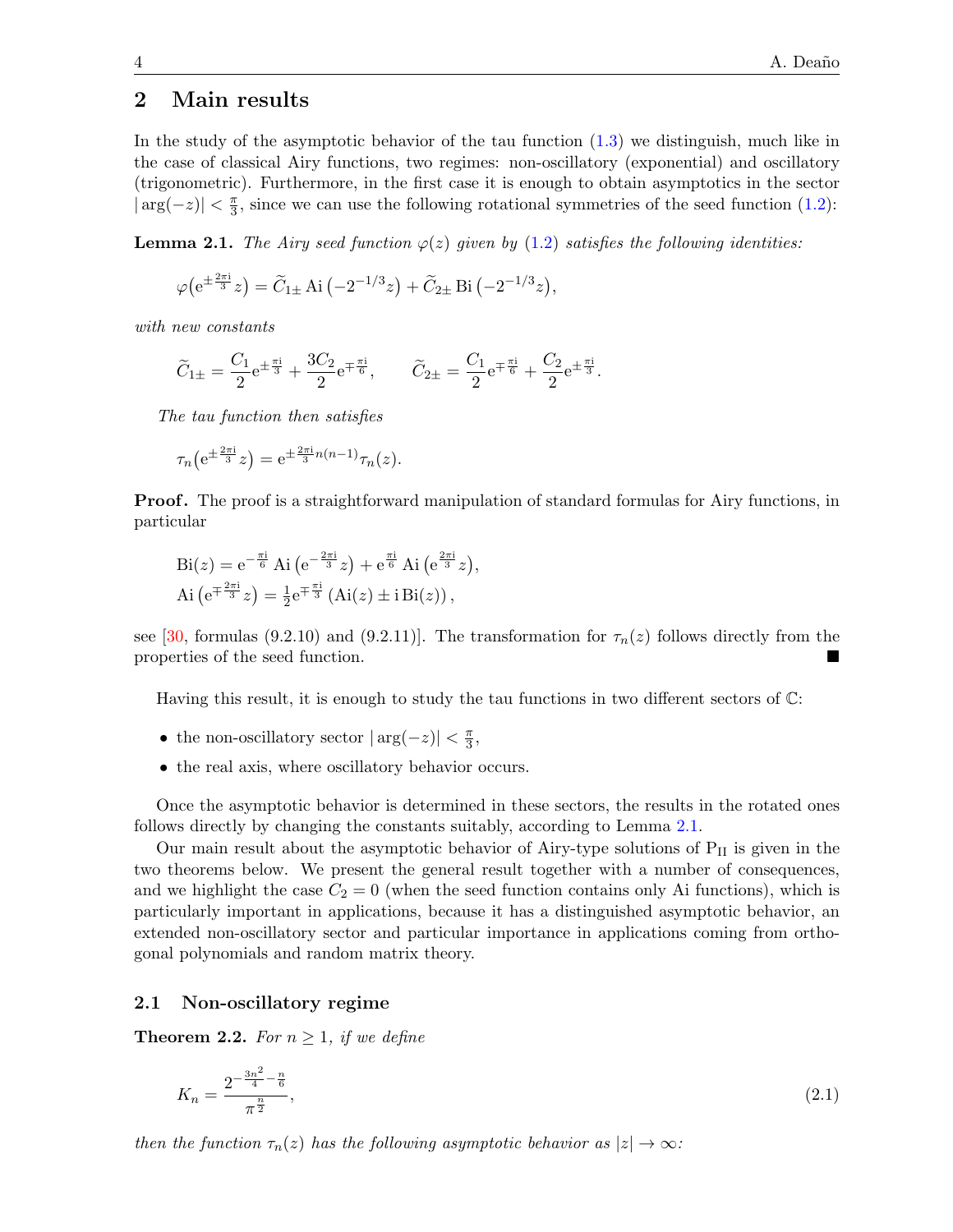1. If  $C_2 \neq 0$ , in the sector  $|\arg(-z)| < \frac{\pi}{3}$  $\frac{\pi}{3}$ ,

$$
\tau_n(z) = K_n(-z)^{-\frac{n^2}{4}} \sum_{r=0}^n \mathbf{A}_{n,r}(z) e^{\frac{\sqrt{2}}{3}(n-2r)(-z)^{\frac{3}{2}}},\tag{2.2}
$$

where

$$
\mathbf{A}_{n,r}(z) \sim (-z)^{\frac{3}{2}r(n-r)} \sum_{j=0}^{\infty} \frac{a_{n,r}^{(j)}}{(-z)^{3j/2}}
$$

<span id="page-5-0"></span>and the leading coefficient is

$$
a_{n,r}^{(0)} = (-1)^{\lfloor r/2 \rfloor} 2^{(n-r)\left(\frac{5r}{2} + 1\right)} C_1^r C_2^{n-r} G(r+1) G(n-r+1),
$$

in terms of the Barnes G function,  $G(n) = \prod^{n-2}$  $_{k=0}$  $k!,$  see  $[30, Section 5.17].$  $[30, Section 5.17].$ 

2. If  $C_2 = 0$ , in the sector  $|\arg(-z)| < \pi$ ,

<span id="page-5-2"></span>
$$
\tau_n(z) = K_n(-z)^{-\frac{n^2}{4}} \mathbf{A}_{n,n}(z) e^{-\frac{\sqrt{2}}{3}n(-z)^{\frac{3}{2}}}.
$$
\n(2.3)

From this theorem and the symmetry relations in Lemma [2.1,](#page-3-0) we can draw a number of consequences. Firstly, we can determine asymptotically free of poles regions in the complex plane for the special function solutions of  $P_{II}$ :

**Corollary 2.3.** If  $C_2 \neq 0$ , then the Airy solutions of P<sub>II</sub> are tronquée solutions (asymptotically free of poles) in the sectors

$$
S_k = \left\{ -\frac{\pi}{3} + \frac{2k\pi}{3} < \arg(-z) < \frac{\pi}{3} + \frac{2k\pi}{3}, \, k \in \mathbb{Z} \right\}.
$$

If  $C_2 = 0$ , then the Airy solutions of  $P_{II}$  are tronquée solutions in the sector

$$
S = \{ |\arg(-z)| < \pi \}.
$$

This result proves a conjecture by Clarkson [\[13,](#page-17-6) p. 99]. Using these asymptotic expansions, we can determine the asymptotic behavior of the Painlevé functions in  $(1.4)$ .

Corollary 2.4. For  $n \geq 1$ , the functions  $q_n(z)$ ,  $p_n(z)$  and  $\sigma_n(z)$  in [\(1.4\)](#page-1-1) admit asymptotic expansions of the following form:

1. If  $C_2 \neq 0$ , as  $|z| \to \infty$  with  $|\arg(-z)| < \frac{\pi}{3}$  $\frac{\pi}{3}$ ,

<span id="page-5-3"></span><span id="page-5-1"></span>
$$
\sigma_n(z) = -\frac{n(-z)^{1/2}}{\sqrt{2}} - \frac{n^2}{4z} + \frac{\sqrt{2}n(4n^2+1)}{32(-z)^{5/2}} + \mathcal{O}((-z)^{-4}),
$$
  
\n
$$
p_n(z) = -\frac{n}{\sqrt{2}(-z)^{1/2}} - \frac{n^2}{2z^2} - \frac{5n(4n^2+1)\sqrt{2}}{32(-z)^{7/2}} + \mathcal{O}((-z)^{-5}),
$$
  
\n
$$
q_n(z) = \frac{(-z)^{1/2}}{\sqrt{2}} + \frac{2n-1}{4z} - \frac{\sqrt{2}(12n^2-12n+5)}{32(-z)^{5/2}} + \mathcal{O}((-z)^{-4}).
$$

2. If  $C_2 = 0$ , as  $|z| \to \infty$  with  $|\arg(-z)| < \pi$ ,

$$
\sigma_n(z) = \frac{n(-z)^{1/2}}{\sqrt{2}} + \frac{n^2}{4z} - \frac{\sqrt{2}n(4n^2 + 1)}{32(-z)^{5/2}} + \mathcal{O}((-z)^{-4}),
$$
  
\n
$$
p_n(z) = \frac{n}{\sqrt{2}(-z)^{1/2}} - \frac{n^2}{2z^2} + \frac{5n(4n^2 + 1)\sqrt{2}}{32(-z)^{7/2}} + \mathcal{O}((-z)^{-5}),
$$
  
\n
$$
q_n(z) = -\frac{(-z)^{1/2}}{\sqrt{2}} + \frac{2n - 1}{4z} + \frac{\sqrt{2}(12n^2 - 12n + 5)}{32(-z)^{5/2}} + \mathcal{O}((-z)^{-4}).
$$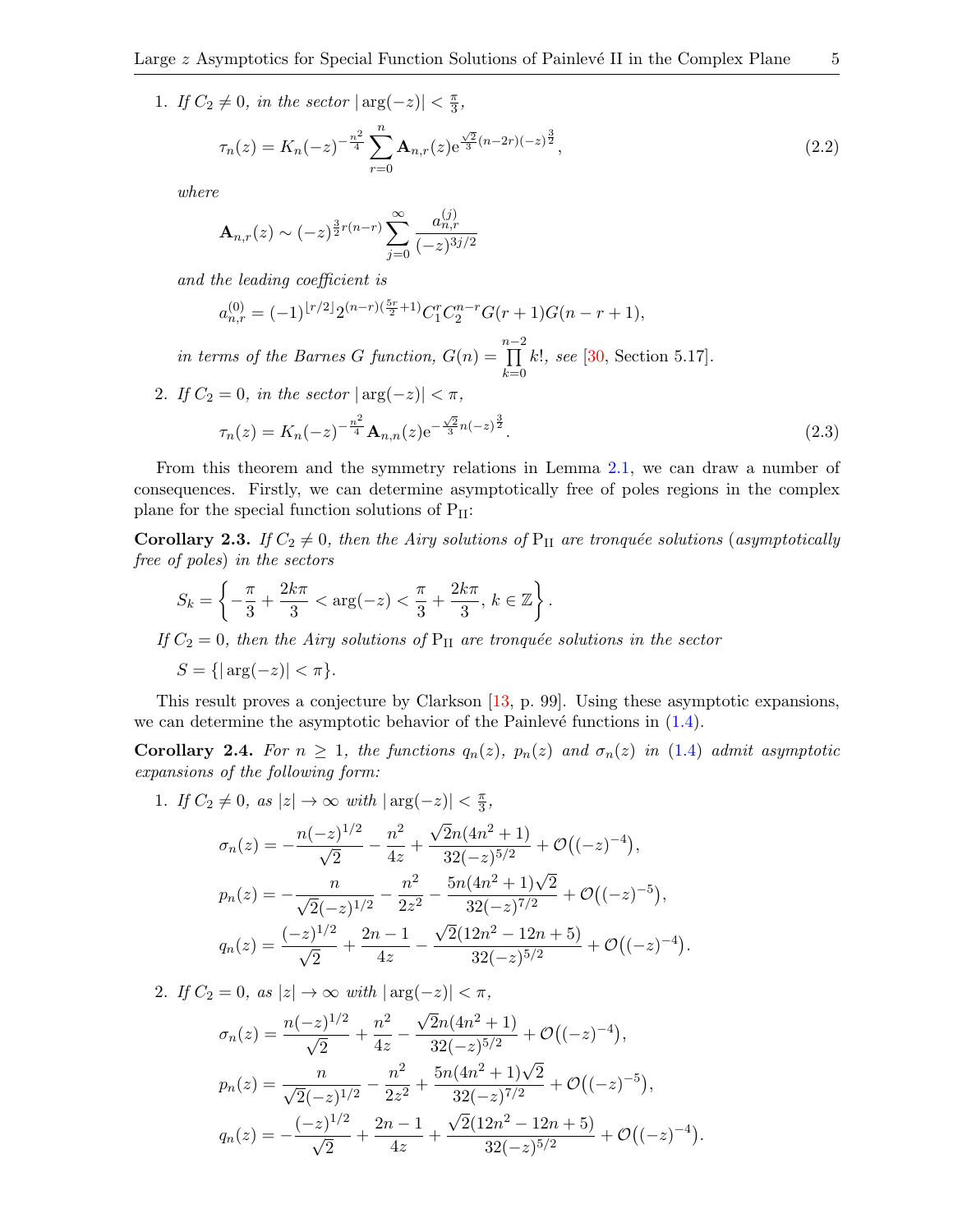#### 2.2 Oscillatory regime

The behavior of  $\tau_n(z)$  in the oscillatory regime is particularly interesting. Figs. [1](#page-6-0) and [2](#page-6-1) show the  $\tau_n(z)$  functions for different values of n, on the positive real axis, with  $C_2 = 0$ . It is apparent that in the even case there is a leading algebraic term, with oscillations of small amplitude superimposed, whereas in the odd case the leading term is itself oscillatory with increasing amplitude (except when  $n = 1$ ). Theorem [2.5](#page-5-0) makes this idea more precise.

**Theorem 2.5** (oscillatory regime). For  $n \geq 1$  and  $z \in \mathbb{R}^+$ , the function  $\tau_n(z)$  has the following asymptotic behavior as  $z \to \infty$ :

<span id="page-6-0"></span>
$$
\tau_{2s}(z) = K_{2s}z^{-s^2} \left[ \mathbf{B}_{2s,s}(z) + 2 \sum_{r=0}^{s-1} (\mathbf{B}_{2s,r}(z) \cos(\psi_{2s,r}(z)) + \mathbf{D}_{2s,r}(z) \sin(\psi_{2s,r}(z))) \right],
$$
  

$$
\tau_{2s-1}(z) = 2K_{2s-1}z^{-\frac{(2s-1)^2}{4}} \sum_{r=0}^{s-1} (\mathbf{B}_{2s-1,r}(z) \cos(\psi_{2s-1,r}(z)) + \mathbf{D}_{2s-1,r}(z) \sin(\psi_{2s-1,r}(z))),
$$

where  $K_n$  is given by  $(2.1)$ , the phase function is

$$
\psi_{n,r}(z) = (n - 2r) \left( \frac{\sqrt{2}z^{3/2}}{3} + \frac{n\pi}{4} \right)
$$
\n(2.4)

and

<span id="page-6-1"></span>
$$
\mathbf{B}_{n,r}(z) \sim M_{n,r} z^{\frac{3}{2}r(n-r)} \sum_{j=0}^{\infty} \frac{b_{n,r}^{(j)}}{z^{\frac{3j}{2}}}, \qquad \mathbf{D}_{n,r}(z) \sim M_{n,r} z^{\frac{3}{2}r(n-r)} \sum_{j=0}^{\infty} \frac{d_{n,r}^{(j)}}{z^{\frac{3j}{2}}},
$$

with

$$
M_{n,r} = (-1)^{r(n-r)} 2^{\frac{5}{2}r(n-r)} G(r+1)G(n-r+1),
$$
\n(2.5)

<span id="page-6-2"></span>and leading terms

$$
b_{n,r}^{(0)} = \sum_{p=0}^{\lfloor n/2 \rfloor} (-1)^p C_1^{2p} C_2^{n-2p} \sum_{q=\max(0,2p-r)}^{\min(2p,n-r)} (-1)^q {r \choose 2p-q} {n-r \choose q},
$$
  

$$
d_{n,r}^{(0)} = \sum_{p=0}^{\lfloor n/2 \rfloor -1} (-1)^{p-1} C_1^{2p+1} C_2^{n-2p-1} \sum_{q=\max(0,2p+1-r)}^{\min(2p+1,n-r)} (-1)^q {r \choose 2p+1-q} {n-r \choose q}.
$$
 (2.6)

**Remark 2.6.** The general formula for the coefficients  $b_{n,r}^{(0)}$  and  $d_{n,r}^{(0)}$  is cumbersome, but it can be easily evaluated with symbolic software, and in many cases the sums reduce to just a few terms. Furthermore, several important simplifications can be made if  $C_2 = 0$  (pure Ai function in the seed): in this case, only the term  $p = \lfloor n/2 \rfloor$  survives,  $b_{2s-1,r}^{(0)} = d_{2s,r}^{(0)} = 0$ , and

<span id="page-6-3"></span>
$$
b_{2s,r}^{(0)} = (-1)^s C_1^{2s} \sum_{q=\max(0,2s-r)}^{2s-r} (-1)^q {r \choose 2p-q} {n-r \choose q},
$$
  

$$
d_{2s-1,r}^{(0)} = (-1)^s C_1^{2s-1} \sum_{q=\max(0,2s-r-1)}^{2s-r-1} (-1)^q {r \choose 2p+1-q} {n-r \choose q}.
$$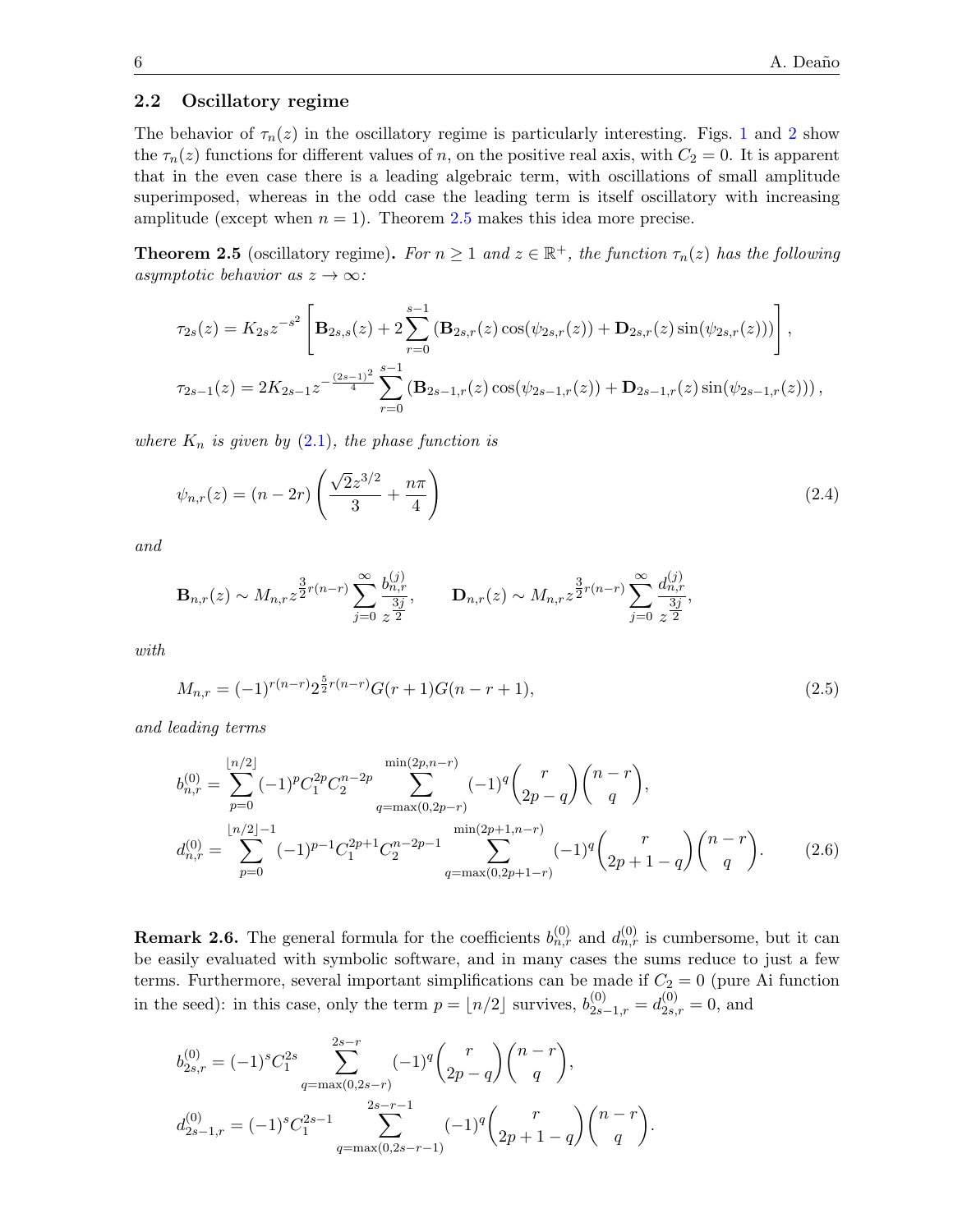

<span id="page-7-2"></span>Figure 1. Plots of  $\tau_1(z)$  (left),  $\tau_3(z)$  (centre),  $\tau_5(z)$  (right). In all cases  $C_2 = 0$ .



<span id="page-7-3"></span><span id="page-7-0"></span>Figure 2. Plots of  $\tau_2(z)$  (left),  $\tau_4(z)$  (centre),  $\tau_6(z)$  (right). In all cases  $C_2 = 0$ .

As before, from this result about the tau function, we can deduce the asymptotic behavior of the Painlevé functions in the oscillatory regime.

**Corollary 2.7.** For  $n \geq 1$  and  $s \geq 1$ , the functions  $q_n(z)$ ,  $p_n(z)$  and  $\sigma_n(z)$  in [\(1.4\)](#page-1-1) admit the following asymptotic expansions as  $z \to \infty$ , excluding arbitrarily small but fixed neighborhoods of the poles of the leading terms in the approximations:

1. If  $C_2 \neq 0$ , then

$$
\sigma_{2s}(z) = \frac{s^2}{2z} + \frac{s}{2z} \frac{b_{2s,s-1}^{(0)} \sin(\psi_{2s,s-1}(z)) - d_{2s,s-1}^{(0)} \cos(\psi_{2s,s-1}(z))}{b_{2s,s}^{(0)}} + \mathcal{O}(z^{-5/2}),
$$
  

$$
\sigma_{2s-1}(z) = \sqrt{\frac{z}{2}} \frac{-b_{2s-1,s-1}^{(0)} \sin(\psi_{2s-1,s-1}(z)) + d_{2s-1,s-1}^{(0)} \cos(\psi_{2s-1,s-1}(z))}{b_{2s-1,s-1}^{(0)} \cos(\psi_{2s-1,s-1}(z)) + d_{2s-1,s-1}^{(0)} \sin(\psi_{2s-1,s-1}(z))} + \mathcal{O}(z^{-1}),
$$

with coefficients given by  $(2.6)$  and phase function  $(2.4)$ . Also,

<span id="page-7-1"></span>
$$
p_{2s}(z) = -\frac{\sqrt{2}s}{\sqrt{z}} \frac{b_{2s,s-1}^{(0)}\cos(\psi_{2s,s-1}(z)) + d_{2s,s-1}^{(0)}\sin(\psi_{2s,s-1}(z))}{b_{2s,s}^{(0)}} + \mathcal{O}(z^{-2}),
$$
  
\n
$$
p_{2s-1}(z) = z \left[ 1 + \left( \frac{(b_{2s-1,s-1}^{(0)}\sin(\psi_{2s-1,s-1}(z)) - d_{2s-1,s-1}^{(0)}\cos(\psi_{2s-1,s-1}(z))}{b_{2s-1,s-1}^{(0)}\cos(\psi_{2s-1,s-1}(z)) + d_{2s-1,s-1}^{(0)}\sin(\psi_{2s-1,s-1}(z))} \right)^2 \right] + \mathcal{O}(z^{-1/2}),
$$
\n(2.7)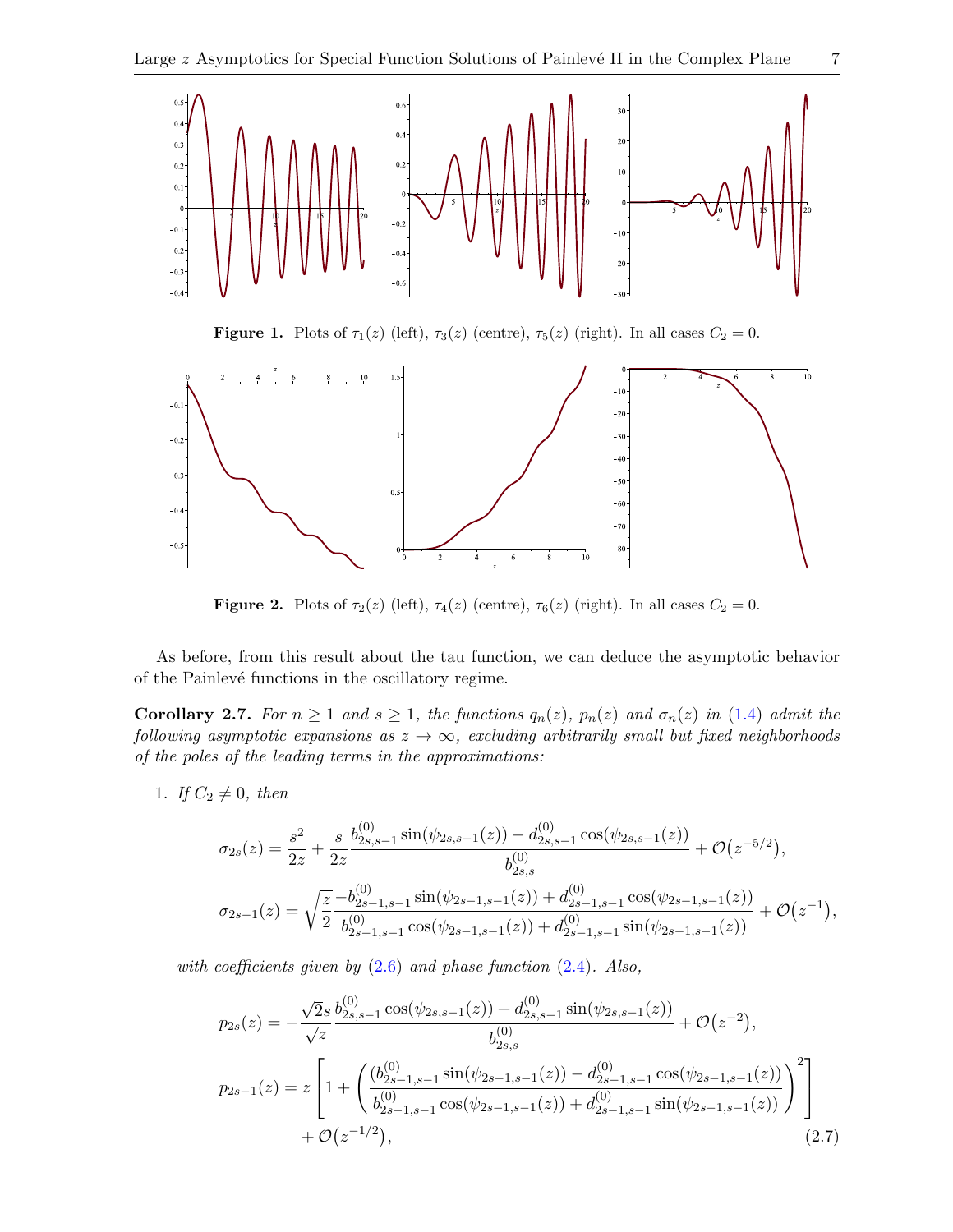and

<span id="page-8-1"></span>
$$
q_n(z) = (-1)^n \sqrt{\frac{z}{2}} \frac{-b_{2s-1,s-1}^{(0)} \sin(\psi_{2s-1,s-1}(z)) + d_{2s-1,s-1}^{(0)} \cos(\psi_{2s-1,s-1}(z)) + b_{2s-1,s-1}^{(0)} \sin(\psi_{2s-1,s-1}(z)) + \mathcal{O}(z^{-1}),
$$
  
+  $\mathcal{O}(z^{-1}),$  (2.8)

where  $s = \lceil \frac{n}{2} \rceil$  $\frac{n}{2}$ .

2. If  $C_2 = 0$ , then

<span id="page-8-0"></span>
$$
\sigma_{2s}(z) = \frac{s^2}{2z} - \frac{s}{2z} \sin(\psi_{2s,s-1}(z)) + \mathcal{O}(z^{-5/2}),
$$
  

$$
\sigma_{2s-1}(z) = \sqrt{\frac{z}{2}} \cot(\psi_{2s-1,s-1}(z)) + \mathcal{O}(z^{-1}).
$$

Also,

$$
p_{2s}(z) = \frac{\sqrt{2}s}{\sqrt{z}} \cos(\psi_{2s,s-1}(z)) + \mathcal{O}(z^{-2}),
$$
  
\n
$$
p_{2s-1}(z) = \frac{z}{\sin^2(\psi_{2s-1,s-1}(z))} + \mathcal{O}(z^{-1/2}),
$$
\n(2.9)

and

<span id="page-8-3"></span><span id="page-8-2"></span>
$$
q_n(z) = (-1)^n \sqrt{\frac{z}{2}} \cot(\psi_{2s-1,s-1}(z)) + \mathcal{O}(z^{-1}), \qquad s = \left\lceil \frac{n}{2} \right\rceil. \tag{2.10}
$$

We note that this is in accordance with the results in [\[13,](#page-17-6) Theorems 5, 8 and 9], but it also extends the asymptotic results to the complex plane, and it includes the case of  $n$  odd in the oscillatory regime. Furthermore, it provides more precise estimates of the remainder terms.

It is worth mentioning that in the reference  $[26]$ , Kuijlaars, Its and Östensson consider the asymptotics (for real z) of a one parameter family of solutions of  $P_{34}$ , depending on a parameter that is related to  $\alpha$  in [\(1.5\)](#page-1-4). This family is relevant in the analysis of critical edge behavior in unitary random matrix ensembles [\[25\]](#page-17-24), and it includes the Airy solutions as a particular case. The results in  $(2.9)$  agree with Theorem 1.2 in  $[26]$ , for the asymptotic behavior of the tronquée solutions of the  $P_{34}$  equation<sup>[1](#page-7-1)</sup>.

Remark 2.8. In order to give the leading asymptotic behavior it is enough to keep a few terms in the previous expansion, namely  $r = 0$  in the non-oscillatory regime, and  $r = s$  (if  $n = 2s$  is even), and  $r = s-1$  (if  $n = 2s-1$  is odd) in the oscillatory regime. We have opted to present the full expansion because in order to examine the asymptotic behavior of solutions of the Painlevé equations  $\sigma_n(z)$ ,  $p_n(z)$  and  $q_n(z)$ , in particular in the oscillatory regime, higher order terms are needed. Also, these extra terms give exponential contributions that are important in the Stokes phenomenon for the Ai solution, we refer the reader to the discussion in Appendix [A.](#page-15-0)

<sup>&</sup>lt;sup>1</sup>In the notation of [\[26\]](#page-17-23), we have  $b = s_2 = (-1)^n$ , in terms of the standard Stokes multipliers for P<sub>II</sub>. Since the restriction  $b > 0$  applies in the steepest descent analysis of the Riemann–Hilbert problem, we only recover the case of even n for Airy solutions, with  $b = 1$  and  $\beta_0 = 0$ . We also note that the parameter  $\alpha$  in [\[26\]](#page-17-23) corresponds to  $-\alpha/2 - 1/4 = -n/2$  in our notation, and a change of variables is needed as well in the solutions of P<sub>34</sub>.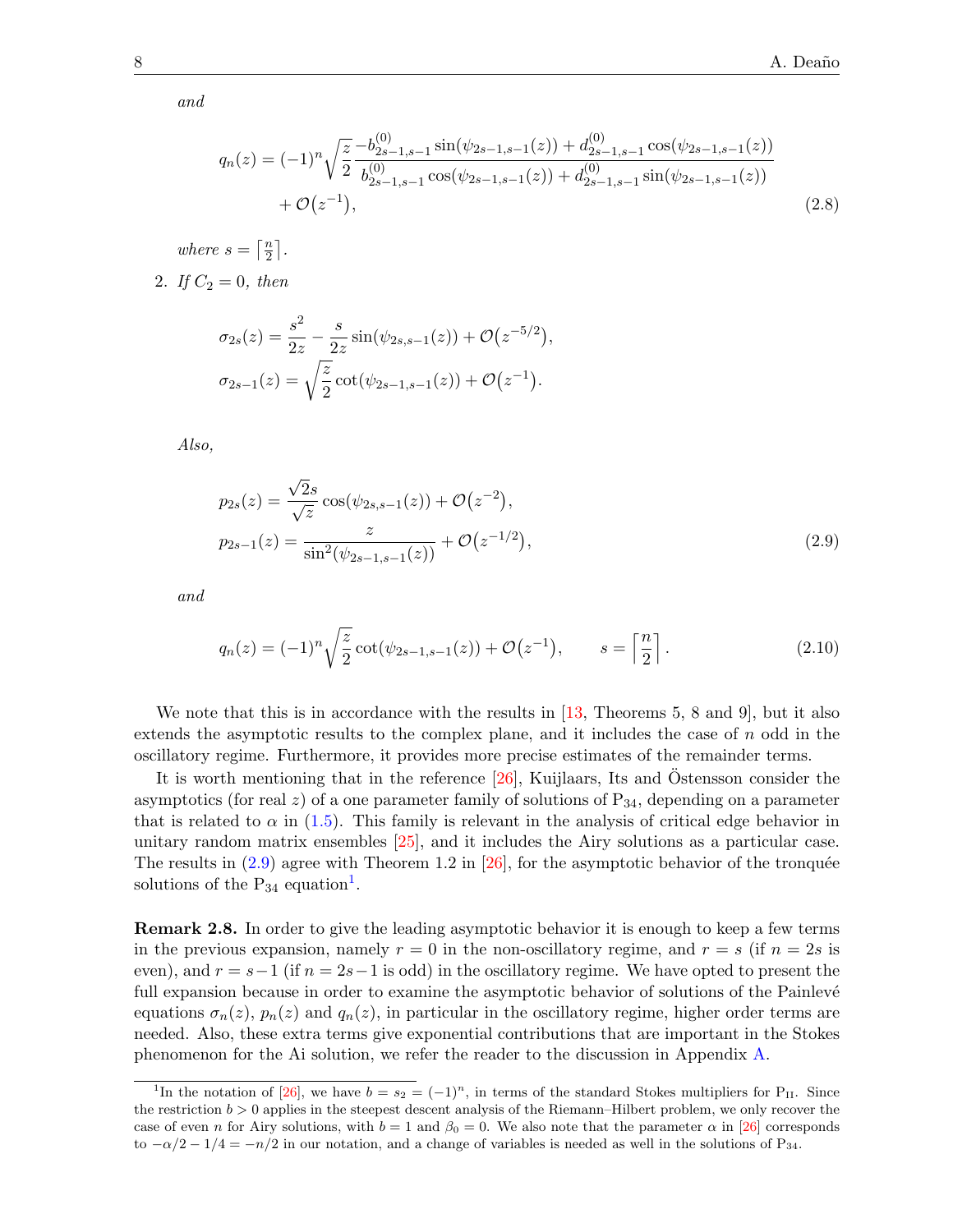#### 3 Proof of Theorem [2.2](#page-3-2)

We recall the classical integral representations of the Airy functions

$$
Ai(z) = \frac{1}{2\pi i} \int_{\infty}^{\infty e^{\pi i/3}} \exp\left(\frac{1}{3}t^3 - zt\right) dt,
$$
  
\n
$$
Bi(z) = \frac{1}{2\pi} \left( \int_{-\infty}^{\infty e^{-\pi i/3}} + \int_{-\infty}^{\infty e^{\pi i/3}} \right) \exp\left(\frac{1}{3}t^3 - zt\right) dt,
$$
\n(3.1)

for  $z \in \mathbb{C}$ , see [\[30,](#page-18-0) formulas (9.5.4) and (9.5.5)]. Bearing in mind the form of the seed function [\(1.2\)](#page-1-3), we take the weight function

$$
w(t, z) = \exp\left(\frac{1}{3}t^3 + 2^{-1/3}zt\right),\tag{3.2}
$$

and for  $m \geq 0$  we define the moments

$$
\mu_m^{\text{Ai}}(z) = \frac{C_1}{2\pi i} \int_{\infty}^{\infty} e^{-\pi i/3} t^m w(t, z) dt,
$$
  

$$
\mu_m^{\text{Bi}}(z) = \frac{C_2}{2\pi} \left( \int_{-\infty}^{\infty} e^{-\pi i/3} + \int_{-\infty}^{\infty} e^{-\pi i/3} \right) t^m w(t, z) dt.
$$

Then, we have  $\varphi(z) = \mu_0^{\text{Ai}}(z) + \mu_0^{\text{Bi}}(z)$ , cf. [\(1.2\)](#page-1-3), and as a direct consequence,

$$
\frac{\mathrm{d}^k}{\mathrm{d}z^k}\varphi(z) = 2^{-\frac{k}{3}}\big[\mu_k^{\mathrm{Ai}}(z) + \mu_k^{\mathrm{Bi}}(z)\big], \qquad k \ge 0.
$$

The Wronskian determinant constructed from the seed function and the Hankel determinant for the weight function [\(3.2\)](#page-8-0) are therefore related as follows:

<span id="page-9-0"></span>
$$
\tau_n(z) = \det \left( \frac{\mathrm{d}^{j+k}}{\mathrm{d}z^{j+k}} \varphi(z) \right)_{j,k=0}^{n-1} = 2^{-\frac{n(n-1)}{3}} \det \left( \mu_{j+k}^{\mathrm{Ai}}(z) + \mu_{j+k}^{\mathrm{Bi}}(z) \right)_{j,k=0}^{n-1}.
$$

Consider now that we have a total of r Airy Ai integrals in the determinant,  $0 \le r \le n$ , and consequently  $n - r$  Airy Bi integrals. Then

$$
\tau_n(z) = \frac{2^{-\frac{n(n-1)}{3}}}{(2\pi)^n} \sum_{r=0}^n \frac{C_1^r C_2^{n-r}}{i^r} D_{n,r}(z),\tag{3.3}
$$

where the Hankel determinants  $D_{n,r}(z)$  can be written, following the standard theory [\[22,](#page-17-17) Corollary 2.1.3, as *n*-fold integrals:

$$
D_{n,r}(z) = \frac{1}{n!} \int \cdots \int \Delta_n(\mathbf{t})^2 \prod_{k=1}^n w(t_k, z) dt_k, \qquad \Delta_n(\mathbf{t}) = \prod_{1 \le j < k \le n} (t_k - t_j), \tag{3.4}
$$

where r integrals are taken along the path corresponding to Ai and  $n - r$  along the one for Bi, and we denote  $\mathbf{t} = (t_1, t_2, \dots, t_n)$ . Note that the integrand is symmetric in the *n* variables (the Vandermonde determinant may change sign when permuting variables, but it appears squared), therefore we can suppose, without loss of generality, that the first  $r$  integrals correspond to Ai and the last  $n - r$  integrals to Bi, and then sum over the possible permutations.

Using the scaled variables  $\mathbf{t} = 2^{-1/6} \sqrt{\rho} \mathbf{u}$ , where

$$
z = -\rho e^{i\alpha}, \qquad \rho \ge 0, \qquad |\alpha| < \frac{\pi}{3},
$$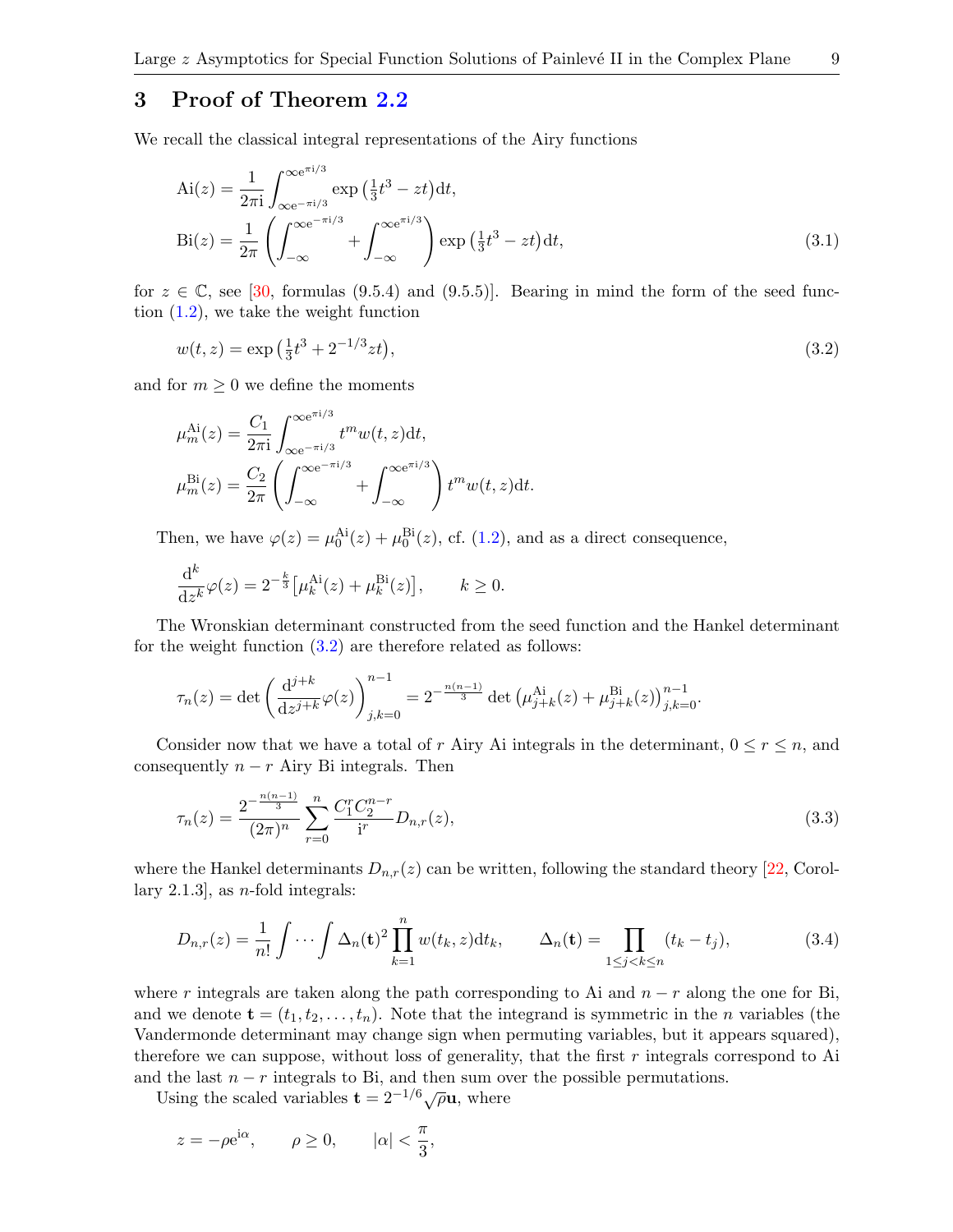cf. [\[7,](#page-17-18) Section 7.3], we obtain

$$
D_{n,r}(z) = \frac{\left(2^{-1/6}\rho^{1/2}\right)^{n^2}}{n!} {n \choose r} \int_{\Gamma_{\alpha}} \cdots \int_{\Gamma_{\alpha}} \Delta_n(\mathbf{u})^2 \exp\left(\frac{\rho^{3/2}}{\sqrt{2}}\phi(\mathbf{u})\right) \prod_{k=1}^n du_k,
$$

where the phase function is

$$
\phi(\mathbf{u}) = \sum_{k=1}^{n} \left[ \frac{1}{3} u_k^3 - e^{i\alpha} u_k \right],
$$

and  $\Gamma_{\alpha}$  is any smooth infinite path that joins the sectors  $\infty e^{-\pi i/3}$  and  $\infty e^{\pi i/3}$  (for the Ai case) and the sectors  $-\infty$  and  $\infty e^{\pm \pi i/3}$  (for the Bi case).

Clearly, the gradient and Hessian of this function are

$$
\nabla \phi(\mathbf{u}) = (u_1^2 - e^{i\alpha}, \dots, u_n^2 - e^{i\alpha}), \qquad H\phi(\mathbf{u}) = 2 \operatorname{diag}(u_k)_{k=1,\dots,n}.
$$

<span id="page-10-0"></span>.

The stationary points

$$
u* = (u\pm,...,u\pm),
$$
  $u\pm = \pm e^{i\alpha/2}$ 

(with any combination of signs) are non-degenerate, since det  $H\phi(\mathbf{u}^*) \neq 0$ .

For  $|\alpha| < \frac{\pi}{3}$  $\frac{\pi}{3}$ , the main contribution to each Bi integral is given by the stationary point  $u_{k-}$ , since  $\text{Re}(\phi(u_{k-})) > 0$  and  $\text{Re}(\phi(u_{k+})) < 0$ , and it will appear doubled because of the two paths joining  $-\infty$  and  $\infty e^{\pm \pi i/3}$  in [\(3.1\)](#page-8-1); for the Ai integrals, the relevant stationary point is  $u_{k+}$ , since path deformation through  $u_{k-}$  would change the asymptotic behavior (from exponentially decreasing to exponentially increasing). Therefore, for the asymptotic analysis we need to consider stationary points of the form

$$
\mathbf{u}^{(r)} = (\underbrace{u_+,\dots,u_+}_{r \text{ times}}, \underbrace{u_-,\dots,u_-}_{n-r \text{ times}}). \tag{3.5}
$$

We add and subtract the value of the phase function at this point, to obtain

$$
D_{n,r}(z) = \frac{\left(2^{-1/6}\rho^{1/2}\right)^{n^2}}{r!(n-r)!} \exp\left(\frac{\rho^{3/2}}{\sqrt{2}}\phi(\mathbf{u}^{(r)})\right)
$$

$$
\times \int_{\Gamma_{\alpha}} \cdots \int_{\Gamma_{\alpha}} \Delta_n(\mathbf{u})^2 \exp\left(\frac{\rho^{3/2}}{\sqrt{2}}\left[\phi(\mathbf{u}) - \phi(\mathbf{u}^{(r)})\right]\right) \prod_{k=1}^n du_k.
$$

By analyticity of the integrand in all the variables  $u_k$ , the precise structure of these global paths is not relevant for the analysis, as long as they connect the correct sectors in the complex plane, since we can deform the contours sequentially in the different variables. We will use this freedom to integrate along the paths of steepest descent through the points  $\mathbf{u}^{(r)}$ . These paths, denoted here by  $\Gamma_{\alpha}$ , are implicitly given by the equation

$$
\operatorname{Im}\phi(\mathbf{u})=\operatorname{Im}\phi(\mathbf{u}^{(r)}),
$$

and then it follows that the function  $\phi(\mathbf{u}) - \phi(\mathbf{u}^{(r)})$  is real-valued on  $\Gamma_{\alpha}$ . The paths of steepest descent are difficult to describe globally for general values of  $\alpha$ , see the discussion in [\[7,](#page-17-18) Section 7.3], however, for asymptotic approximations we only need their existence around the stationary points.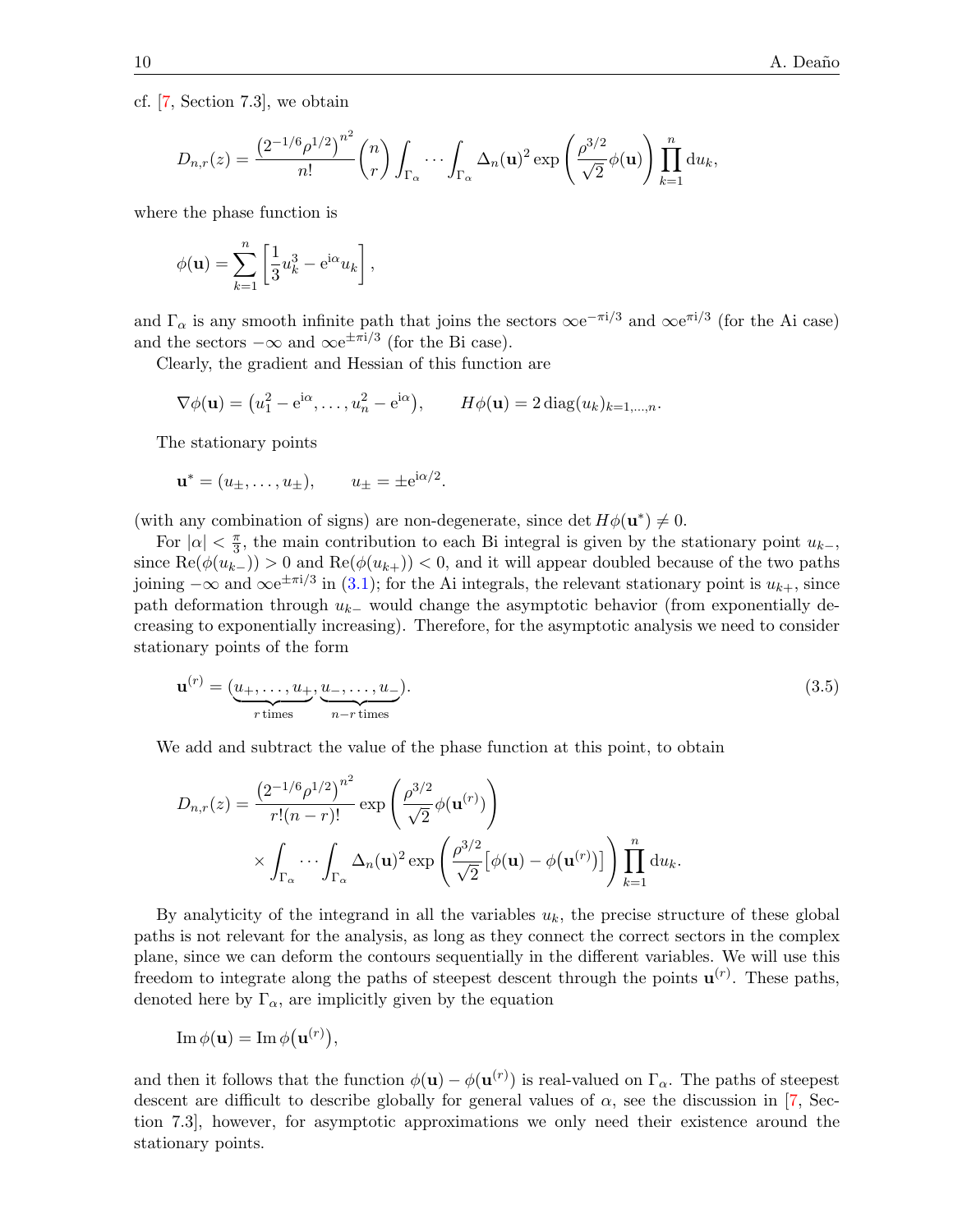We isolate the stationary points by fixing  $\delta > 0$  and two discs  $D(\mathbf{u}^{(r)}, \delta)$  of radius  $\delta$ ; then we define

$$
\Gamma_{\alpha,\delta} = \Gamma_{\alpha} \cap D(\mathbf{u}^{(r)},\delta),
$$

that is, small portions of the steepest descent path around the stationary points. Then as  $z \to \infty$ in the sector that we are considering, we have

$$
D_{n,r}(z) = \exp\left(\frac{\sqrt{2}}{3}(n-2r)(-z)^{3/2}\right)[I_{n,r}(z) + E_{n,r}(z)],\tag{3.6}
$$

where

<span id="page-11-0"></span>
$$
I_{n,r}(z) = \frac{\left(2^{-1/6}\rho^{1/2}\right)^{n^2}}{r!(n-r)!} \int_{\Gamma_{\alpha,\delta}} \Delta_n(\mathbf{u})^2 \exp\left(\frac{\rho^{3/2}}{\sqrt{2}}\left[\phi(\mathbf{u}) - \phi(\mathbf{u}^{(r)})\right]\right) \prod_{k=1}^n du_k,
$$

and  $E_{n,r}(z)$  is the remainder.

It is important to note that we need to choose  $\delta > 0$  in such a way that the remainder  $E_{n,r}(z)$ is exponentially small with respect to *all* the exponential terms that are present in  $(3.6)$ , that is,  $E_{n,r}(z) = o\left(\exp\left(-\frac{z}{z}\right)\right)$  $\sqrt{2}n$  $\left(\frac{2n}{3}(-z)^{3/2}\right)$  as  $|z| \to \infty$ . Computing such a  $\delta$  explicitly is complicated in general, but it is clear that for large enough  $|z|$ , such a choice is always possible, given that the phase function is real (and decaying) along the path of steepest descent.

We apply a final change of variables to transform the exponential terms in the integral into Gaussians, which is a particular case of Morse lemma in the literature [\[16,](#page-17-21) Chapter 1, Section 2]: for each  $1 \leq k \leq n$ , we define

<span id="page-11-1"></span>
$$
\phi(\mathbf{u}) - \phi(\mathbf{u}^{(r)}) = -\sum_{k=1}^n v_k^2.
$$

This change of variable can be written by components, and as  $v_k \to 0$  we have

$$
u_k = u_+ + i e^{-\frac{\alpha i}{4}} v_k + \frac{e^{-i\alpha}}{6} v_k^2 + \mathcal{O}(v_k^3), \qquad u_k = u_- + e^{-\frac{\alpha i}{4}} v_k + \frac{e^{-i\alpha}}{6} v_k^2 + \mathcal{O}(v_k^3).
$$

This maps the contour  $\Gamma_{\alpha,\delta}$  onto  $[-\epsilon,\epsilon]^n$  on the real axis, for some  $\epsilon > 0$ . Then, with an exponentially small error again, we can extend the integrals to the whole real axis, using a standard estimate: for  $\varepsilon > 1$ ,  $C = \frac{\rho^{3/2}}{\sqrt{2}} > 0$ , and f analytic, even and with at most polynomial growth, we have

$$
\int_{-\infty}^{\infty} f(v)e^{-Cv^2} dv - \int_{-\varepsilon}^{\varepsilon} f(v)e^{-Cv^2} dv = 2 \int_{\varepsilon}^{\infty} f(v)e^{-Cv^2} dv \le 2 \int_{\varepsilon}^{\infty} f(v)e^{-Cv} dv.
$$

The last integral can be written in terms of incomplete Gamma functions (see [\[30,](#page-18-0) Sections 8.2 and 8.11 for definitions and asymptotics) and a similar argument can be used in  $n$  variables, taking the Vandermonde determinant as the function f. If we make  $\varepsilon$  large enough, we have a remainder that is exponentially small with respect to all the terms in [\(3.6\)](#page-10-0).

In order to study the Vandermonde determinant, we split it in three parts, separating those terms that combine two  $u_+$  or two  $u_-\,$  values and then a final one that mixes positive and negative stationary points:

$$
\Delta_n(\mathbf{u})^2 = \prod_{1 \le j < k \le r} (u_k - u_j)^2 \prod_{r+1 \le j < k \le n} (u_k - u_j)^2 \prod_{1 \le j \le r, r+1 \le k \le n} (u_k - u_j)^2.
$$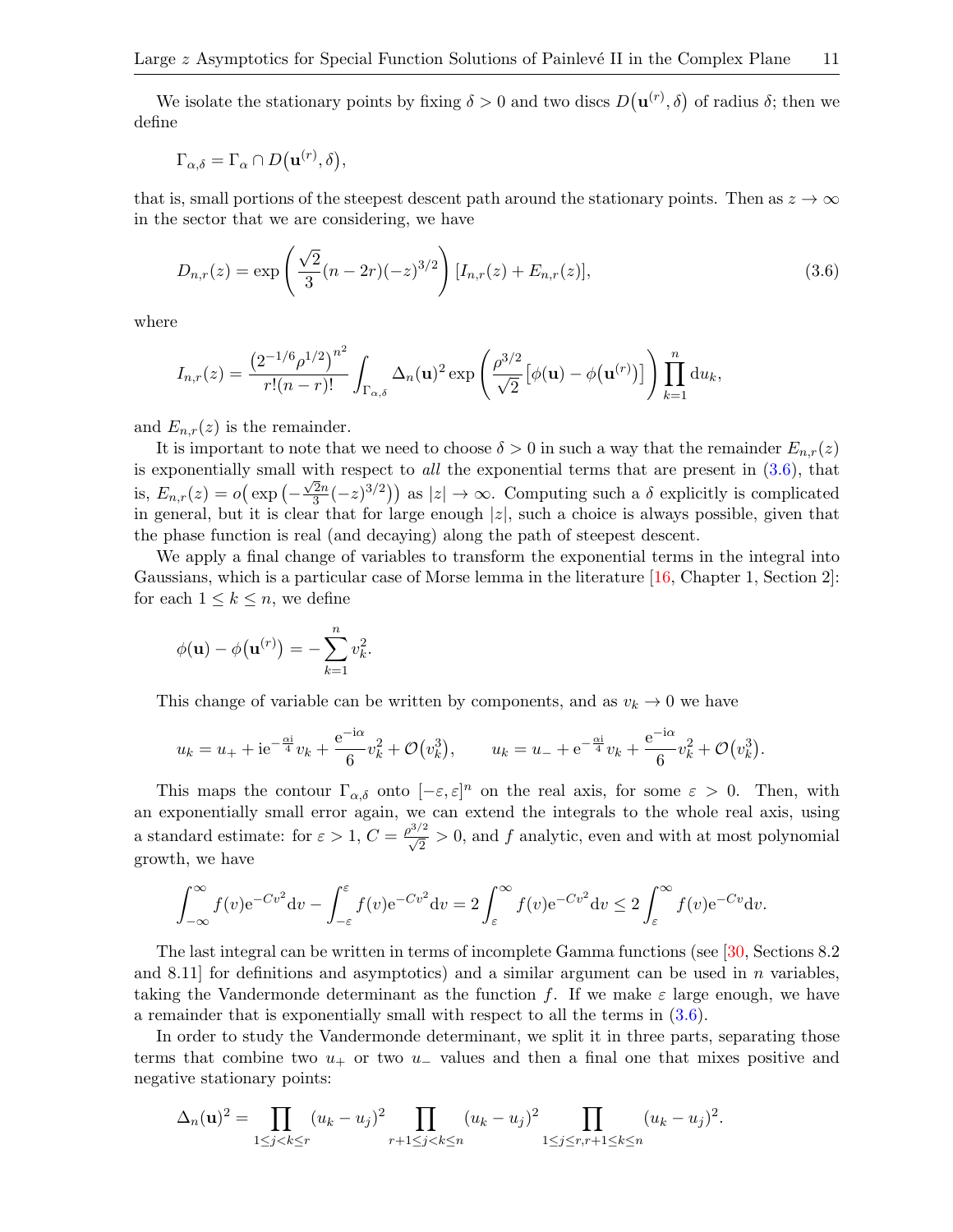This term, together with the differentials, becomes

$$
\Delta_n(\mathbf{u})^2 \prod_{k=1}^n du_k = 2^{2r(n-r)} e^{\frac{\pi i}{2}r^2 - \frac{\alpha i}{4}(n^2 + 6r(n-r))}
$$
  
\$\times \prod\_{1 \le j < k \le r} (v\_k - v\_j)^2 \prod\_{r+1 \le j < k \le n} (v\_k - v\_j)^2 \Xi(\mathbf{v}) \prod\_{k=1}^n dv\_k\$,

where

<span id="page-12-0"></span>
$$
\Xi(\mathbf{v}) = 1 + \sum_{k=1}^{n} a_k v_k + \sum_{j,k=1}^{n} b_{j,k} v_j v_k + \cdots, \qquad |v| \to 0,
$$

for some coefficients  $a_k$  and  $b_{j,k}$  whose exact form is not relevant for the leading term in the asymptotic expansion. This leads to two decoupled Selberg integrals, and writing everything together we obtain

$$
I_{n,r}(z) = (2^{-1/6}\rho^{1/2})^{n^2} \exp\left(\frac{\sqrt{2}(n-2r)}{3}(-z)^{3/2} - \left(\frac{n^2}{4} + \frac{3r(n-r)}{2}\right)\alpha i + \frac{r^2\pi i}{2}\right) \times 2^{(n-r)(2r+1)} \frac{S_r(z)S_{n-r}(z)}{r!(n-r)!} \left(1 + \mathcal{O}\left(\rho^{-3/2}\right)\right),\tag{3.7}
$$

where

$$
S_d = \int_{\mathbb{R}^d} \Delta_d(v)^2 \prod_{k=1}^d e^{-Cv_k^2} dv_k = \frac{(2\pi)^{d/2}}{(2C)^{d^2/2}} \prod_{k=1}^d k! = \frac{(2\pi)^{d/2}}{(2C)^{d^2/2}} G(d+2),
$$
\n(3.8)

for  $d \geq 1$  and Re  $C > 0$ , in terms of the Barnes G function, see [\[30,](#page-18-0) Section 5.17]. Identifying  $C = \rho^{3/2}/\sqrt{2}$  and  $z = -\rho e^{i\alpha}$ , we have

$$
I_{n,r}(z) = 2^{-\frac{5n^2}{12} + \frac{n}{2} + (n-r)(\frac{5}{2}r+1)} \pi^{\frac{n}{2}}(-z)^{-\frac{n^2}{4} - \frac{3}{2}r(n-r)} G(r+1)G(n-r+1)
$$
  
 
$$
\times \exp\left(\frac{\sqrt{2}(n-2r)}{3}(-z)^{3/2} + \frac{r^2\pi i}{2}\right) \left(1 + \mathcal{O}\left((-z)^{-3/2}\right)\right).
$$

Combining the powers of 2 and  $\pi$  with the prefactor in [\(3.3\)](#page-8-2) and summing over r, we arrive at the leading term in [\(2.2\)](#page-4-0).

This calculation gives very relevant information about the remainder as well: the order of the error in [\(3.7\)](#page-11-0) comes from the fact that any term beyond the leading one in the differentials or in the Vandermonde will produce linear terms in the components  $v_k$  (which integrate to 0 against the Gaussian because of symmetry) and then quadratic terms, which, using the formula

$$
\int_{\mathbb{R}} v_k^2 e^{-Cv_k^2} dv_k = \frac{1}{2C} \int_{\mathbb{R}} e^{-Cv_k^2} dv_k, \quad \text{Re } C > 0,
$$

will contribute to an error of order  $\mathcal{O}(\rho^{-3/2})$  as  $\rho \to \infty$ , since in our situation we have  $C = \rho^{3/2}/\sqrt{2}$ . This is true for higher order terms as well, so each exponential level in [\(2.2\)](#page-4-0) contains in fact a full asymptotic expansion in inverse powers of  $(-z)^{3/2}$ , which appears in the coefficients  $\mathbf{A}_{n,r}(z)$  in [\(2.2\)](#page-4-0).

In the case  $C_2 = 0$  we have no Bi integrals, so we take  $r = n$ , and all integrals will involve the stationary point  $u_+$  only. The calculation is analogous and the leading term follows from this substitution into  $(2.2)$ , which gives  $(2.3)$ ; furthermore, following the standard asymptotic theory of the Airy Ai function, see for example [\[27,](#page-17-19) Section 4.7], the expansion holds in the larger sector  $|\arg(-z)| < \pi$ .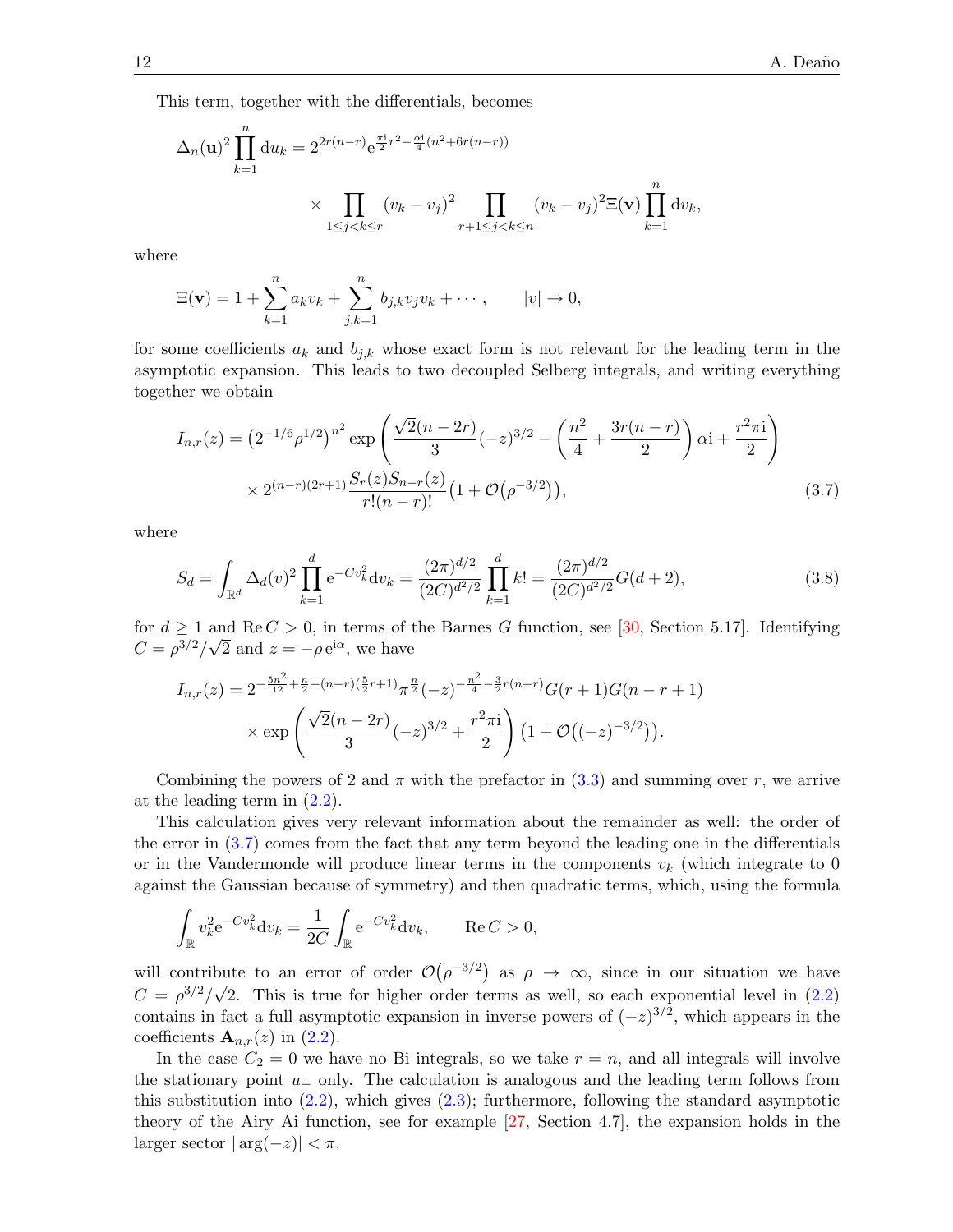#### 4 Proof of Theorem [2.5](#page-5-0)

In the oscillatory regime, the asymptotic analysis is similar, but slightly more complicated because both Ai and Bi integrals need to be evaluated both at  $u_+$  and at  $u_-$ , which for  $z > 0$ have exponential contributions with the same real part. We will highlight the main differences with respect to the non-oscillatory case.

We start the calculation with [\(3.3\)](#page-8-2) and [\(3.4\)](#page-8-3) as before. Assuming that  $z > 0$ , we make the change of variables  $\mathbf{t} = 2^{-1/6} z^{1/2} \mathbf{u}$ , and we have

$$
D_{n,r}(z) = \frac{\left(2^{-1/6}z^{1/2}\right)^{n^2}}{n!} {n \choose r} \int_{\Gamma_{\alpha}} \cdots \int_{\Gamma_{\alpha}} \Delta_n(\mathbf{u})^2 \exp\left(\frac{\rho^{3/2}}{\sqrt{2}}\phi(\mathbf{u})\right) \prod_{k=1}^n du_k, \tag{4.1}
$$

where the phase function is now

$$
\phi(\mathbf{u}) = \sum_{k=1}^n \left[ \frac{1}{3} u_k^3 + u_k \right],
$$

with stationary points  $\mathbf{u}^* = (\pm i, \dots, \pm i)$ . By symmetry, we can consider without loss of generality the stationary point  $\mathbf{u}^{(r)}$  in [\(3.5\)](#page-9-0) again, and sum in r over the  $\binom{n}{r}$  $r$ <sup>n</sup>) possible permutations. Adding and subtracting the phase function at [\(3.5\)](#page-9-0), we obtain

$$
D_{n,r}(z) = \frac{\left(2^{-1/6}z^{1/2}\right)^{n^2}}{n!} {n \choose r}
$$
  
 
$$
\times \exp\left(\frac{\sqrt{2}i}{3}(n-2r)z^{3/2}\right) \int_{\Gamma^n} \Delta_n(\mathbf{u})^2 \exp\left(\frac{z^{3/2}}{\sqrt{2}}\left[\phi(\mathbf{u}) - \phi(\mathbf{u}^{(r)})\right]\right) \prod_{k=1}^n du_k.
$$

As before, we isolate these points by fixing  $\delta > 0$  and two discs  $D(\mathbf{u}^{(r)}, \delta)$  of radius  $\delta$  around the stationary points in each of the variables  $u_k$ . We take  $\Gamma_\delta = \Gamma \cap D(\mathbf{u}^r, \delta)$ , where  $\Gamma$  is the corresponding path of steepest descent. Then as  $z \to \infty$  we have

$$
D_{n,r}(z) = \exp\left(\frac{\sqrt{2}i}{3}(n-2r)z^{3/2}\right)[I_{n,r}(z) + E_{n,r}(z)],
$$

where

$$
I_{n,r}(z) = \frac{\left(2^{-1/6}z^{1/2}\right)^{n^2}}{r!(n-r)!} \int_{\Gamma_{\delta}} \Delta_n(\mathbf{u})^2 \exp\left(\frac{z^{3/2}}{\sqrt{2}}\left[\phi(\mathbf{u}) - \phi(\mathbf{u}^{(r)})\right]\right) \prod_{k=1}^n du_k,
$$

and  $E_{n,r}(z)$  is the remainder.

In the analysis of the Vandermonde determinant, it is convenient to split the different cases depending on which stationary point is considered, using the index  $r$ , and not in terms of Ai and Bi functions. Note that in the non-oscillatory case, both ideas are equivalent, since each Airy function requires only one of the stationary points  $(u_{+}$  for Ai and  $u_{-}$  for Bi). In the oscillatory regime, however, we have (independently of the parameter  $r$ ), p integrals of type Ai and  $n - p$  integrals of type Bi, with  $0 \le p \le n$ , and any integral around the stationary point  $-i$ has different orientation depending if we are integrating along the Ai or the Bi contour: the contour for an integral along an Ai contour is oriented from right to left, and each one of them adds a  $-1$  factor. In order to quantify this, for any given p, we need to count all possible configurations where we have q integrals of Ai type in the last  $n - r$  cases (where the point  $-i$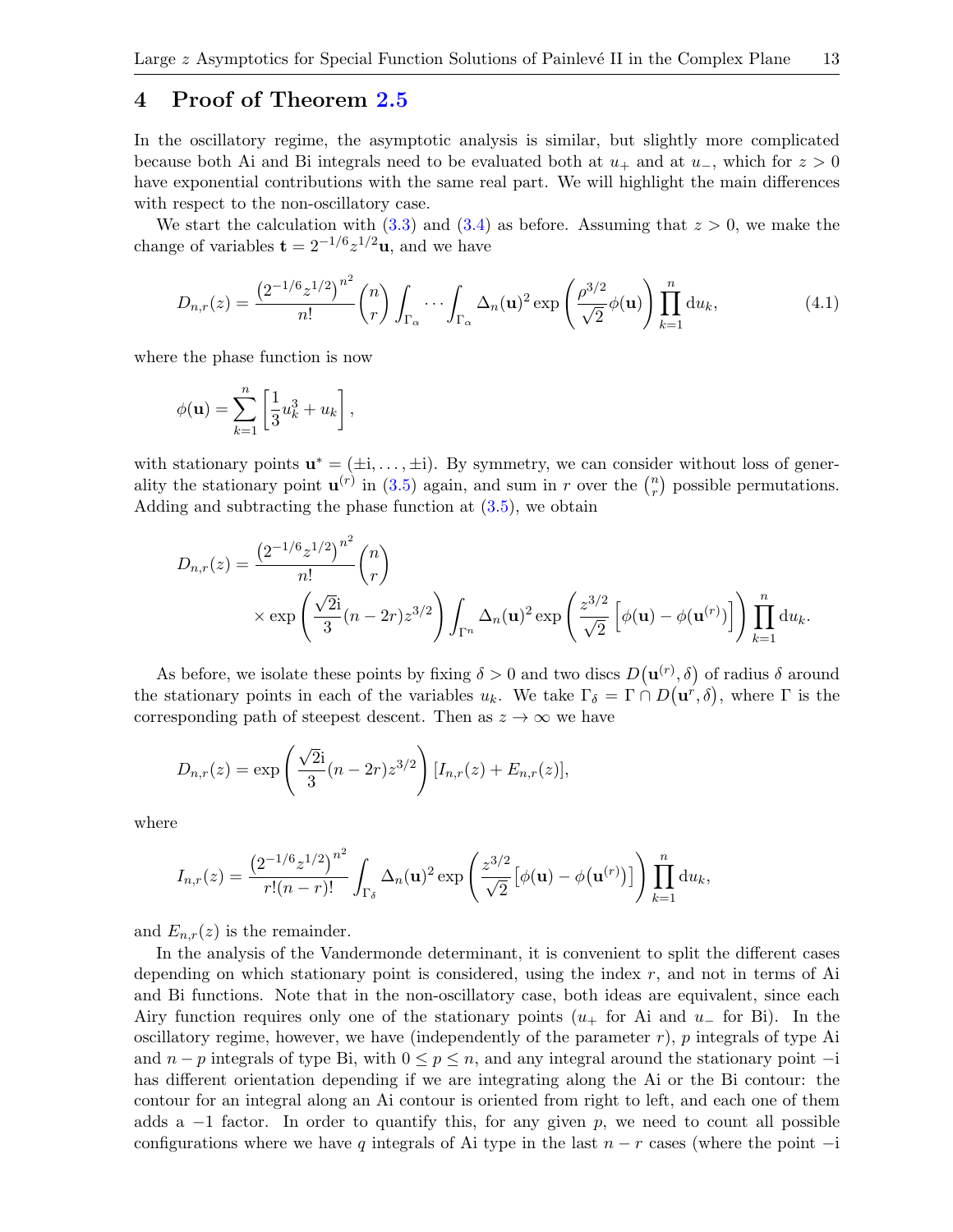is taken into account) and therefore  $p - q$  integrals of Ai type in the first r cases, for any value of  $q$  from 0 to  $p$ . We define

$$
H_{n,r,p} = \sum_{q=\max(0,p-r)}^{\min(p,n-r)} {r \choose p-q} {n-r \choose q} (-1)^q,
$$

where the limits of summation are set so that all binomial numbers are well defined.

Writing together all the contributions and summing over  $p$ , we have

$$
I_{n,r}(z) = (-4)^{r(n-r)} \exp\left[ (n-2r) \mathrm{i} \left( \frac{\sqrt{2}z^{3/2}}{3} + \frac{n\pi}{4} \right) \right] \frac{S_r(z)S_{n-r}(z)}{r!(n-r)!} \sum_{p=0}^n H_{n,r,p}
$$
  
 
$$
\times \left( 2^{-1/6} z^{1/2} \right)^{n^2} \left( 1 + \mathcal{O}(z^{-3/2}) \right),
$$

in terms of Selberg integrals [\(3.8\)](#page-11-1) again. This leads to

<span id="page-14-0"></span>
$$
I_{n,r}(z) = 2^{-\frac{5n^2}{12} + \frac{n}{2}} \pi^{\frac{n}{2}} z^{-\frac{n^2}{4} - \frac{3}{2}r(n-r)} \exp\left[ (n-2r)i \left( \frac{\sqrt{2}z^{3/2}}{3} + \frac{n\pi}{4} \right) \right] M_{n,r} \sum_{p=0}^n H_{n,r,p}
$$
  
 
$$
\times \left( 1 + \mathcal{O}(z^{-3/2}) \right),
$$

where the coefficient  $M_{n,r}$  is given by [\(2.5\)](#page-5-3). The powers of 2 and  $\pi$  can then be combined and simplified using [\(3.3\)](#page-8-2), which relates  $\tau_n(z)$  and  $D_n(z)$ , and [\(4.1\)](#page-12-0).

Finally, the asymptotic expansion can be written in terms of sines and cosines, instead of complex exponentials, noting that  $H_{n,n-r,p} = (-1)^p H_{n,r,p}$ , for  $0 \le r \le n$ , and grouping terms depending on the parity of p. The proof of this symmetry relation can be obtained by writing the different cases: if  $p \leq n - r$  and  $p - r \leq 0$ , then

$$
H_{n,r,p} = \sum_{q=0}^{p} {r \choose p-q} {n-r \choose q} (-1)^q,
$$

and

$$
H_{n,n-r,p} = \sum_{q=0}^{p} {n-r \choose p-q} {r \choose q} (-1)^q = \sum_{q=0}^{p} {n-r \choose q} {r \choose p-q} (-1)^{p-q} = (-1)^p H_{n,r,p},
$$

where we have reversed the order inside the sum (i.e.,  $q \mapsto p - q$ ). If  $p \leq n - r$  and  $p - r \geq 0$ , then

$$
H_{n,r,p} = \sum_{q=p-r}^{p} {r \choose p-q} {n-r \choose q} (-1)^q,
$$

and

$$
H_{n,n-r,p} = \sum_{q=0}^{r} {n-r \choose p-q} {r \choose q} (-1)^q = \sum_{q=0}^{r} {n-r \choose p-r+q} {r \choose r-q} (-1)^{r-q}
$$

$$
= \sum_{s=p-r}^{p} {n-r \choose s} {r \choose p-s} (-1)^{p-s} = (-1)^p H_{n,r,p},
$$

reversing the sum in the first step and shifting  $q = s - p + r$  in the second one.

The case  $p > n - r$  can be proved in a similar way.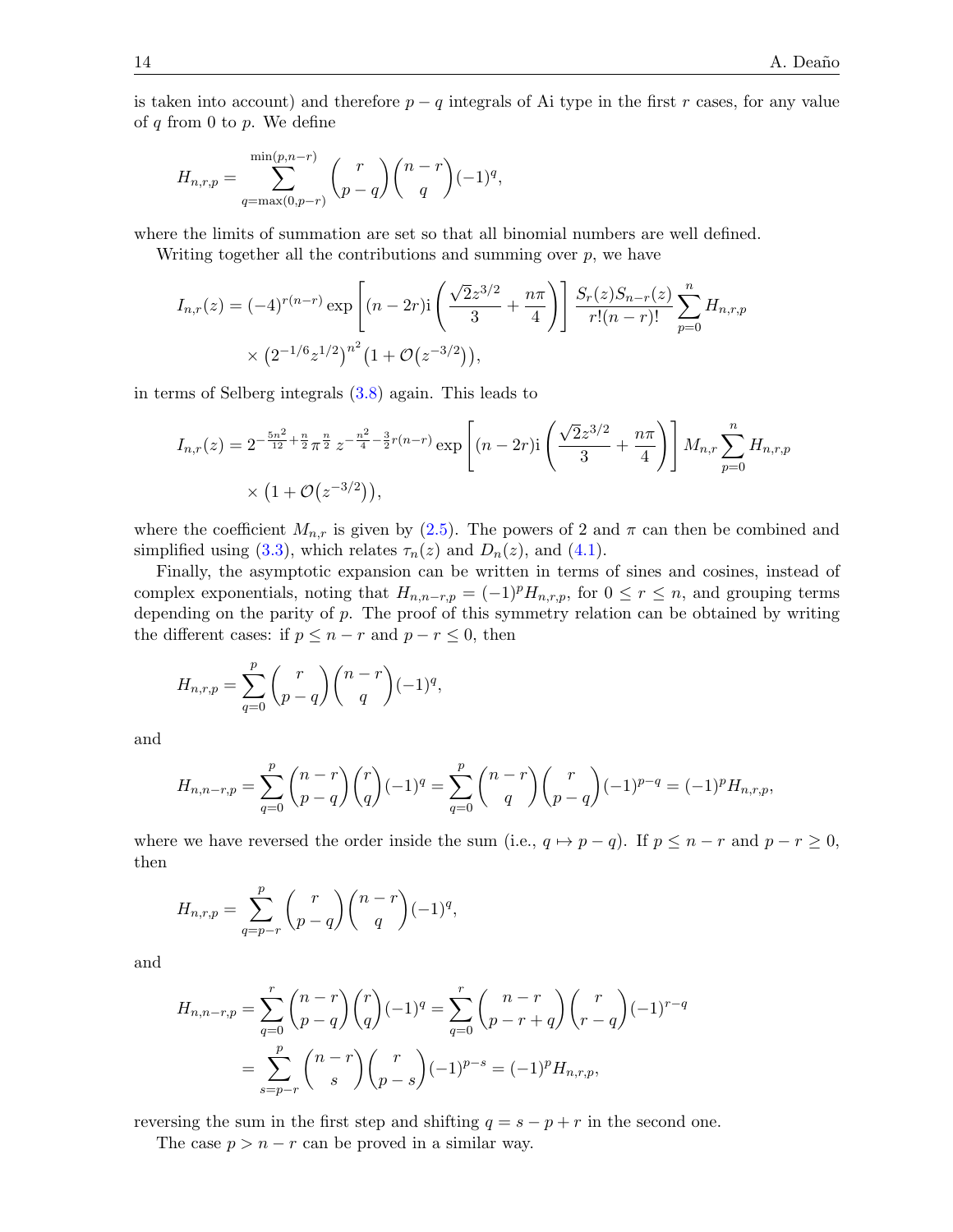#### 5 Proof of Corollaries [2.4](#page-4-2) and [2.7](#page-6-2)

In the non-oscillatory regime, we can derive asymptotic expansions for the Painlevé functions  $\sigma_n(z)$ ,  $p_n(z)$  and  $q_n(z)$  in [\(1.4\)](#page-1-1) quite straightforwardly. We will use the asymptotic expansions for  $\tau_n(z)$  and [\(1.4\)](#page-1-1), observing that differentiation is permitted since  $\tau_n(z)$  is an analytic function of z inside the relevant sectors, see  $[29,$  Section 1.8. In the oscillatory regime, one would need to open a sector around the positive real axis; this calculation is similar to the oscillatory case, writing  $z = \rho e^{i\alpha}, |\alpha| < \frac{\pi}{3}$  $\frac{\pi}{3}$  and considering both stationary points.

Suppose first that  $C_2 \neq 0$ . Instead of working directly with the asymptotic expansion [\(2.2\)](#page-4-0), it is simpler to pick the leading term therein, corresponding to  $r = 0$ , i.e.

$$
\tau_n(z) = K_n \mathbf{A}_{n,0}(z) e^{\frac{\sqrt{2}}{3}n(-z)^{\frac{3}{2}}} + \mathcal{O}\left(e^{\frac{\sqrt{2}}{3}(n-2)(-z)^{\frac{3}{2}}}\right)
$$

as  $|z| \to \infty$  in the sector  $|\arg(-z)| < \frac{\pi}{3}$  $\frac{\pi}{3}$ . Using this result, we can deduce the form of the asymptotic expansion for the function  $\sigma_n(z)$ , which is

$$
\sigma_n(z) = \frac{\tau_n'(z)}{\tau_n(z)} = \sum_{k=0}^{K-1} s_{n,k}(-z)^{\frac{1}{2} - \frac{3k}{2}} + \mathcal{O}\Big((-z)^{\frac{1}{2} - \frac{3K}{2}}\Big), \qquad K \ge 1.
$$
 (5.1)

Then, substituting this expansion into the differential equation  $(1.6)$ , we can identify the coefficients  $s_{n,k}$ . Then, we can compute

$$
p_n(z) = -2\sigma'_n(z) = -2\sum_{k=0}^{K-1} p_{n,k}(-z)^{-\frac{1}{2}-\frac{3k}{2}} + \mathcal{O}\left((-z)^{\frac{1}{2}-\frac{3K}{2}}\right),
$$

<span id="page-15-0"></span>where the coefficients  $p_{n,k}$  follow easily from  $s_{n,k}$ . Finally, from [\(1.4\)](#page-1-1) again, we have

$$
q_n(z) = \sigma_{n-1}(z) - \sigma_n(z) = \sum_{k=0}^{K-1} q_{n,k}(-z)^{-\frac{1}{2}-\frac{3k}{2}} + \mathcal{O}\Big((-z)^{\frac{1}{2}-\frac{3K}{2}}\Big),
$$

with coefficients that follow from  $s_{n,k}$  once again.

In the case  $C_2 = 0$ , we can use a similar argument, but with the form

$$
\tau_n(z) = K_n \mathbf{A}_{n,n}(z) e^{-\frac{\sqrt{2}}{3}n(-z)^{\frac{3}{2}}}.
$$

The negative exponential term naturally leads to changes in the coefficients, but the form of the asymptotic expansion is the same.

In the oscillatory regime, calculations are more delicate, and the main difficulty is to establish a general pattern for the asymptotic expansion, as we did before in [\(5.1\)](#page-14-0). The reason for this is that in Theorem [2.5](#page-5-0) there is a clear leading term, but as we expand further, different trigonometric functions will be involved. These higher order terms can be computed using symbolic software, but for brevity we will give only the leading terms.

The leading terms in Theorem [2.5](#page-5-0) clearly correspond to  $r = s$  if  $n = 2s$  is even, and to  $r = s - 1$  if  $n = 2s - 1$  is odd. For  $s \geq 1$ , we have

$$
\sigma_{2s}(z) = \frac{\tau'_{2s}(z)}{\tau_{2s}(z)} = \frac{s^2}{2z} + \frac{s}{2z} \frac{b_{2s,s-1}^{(0)} \sin(\psi_{2s,s-1}(z)) - d_{2s,s-1}^{(0)} \cos(\psi_{2s,s-1}(z))}{b_{2s,s}^{(0)}} + \mathcal{O}(z^{-5/2}),
$$

with coefficients given by  $(2.6)$  and phase function  $(2.4)$ .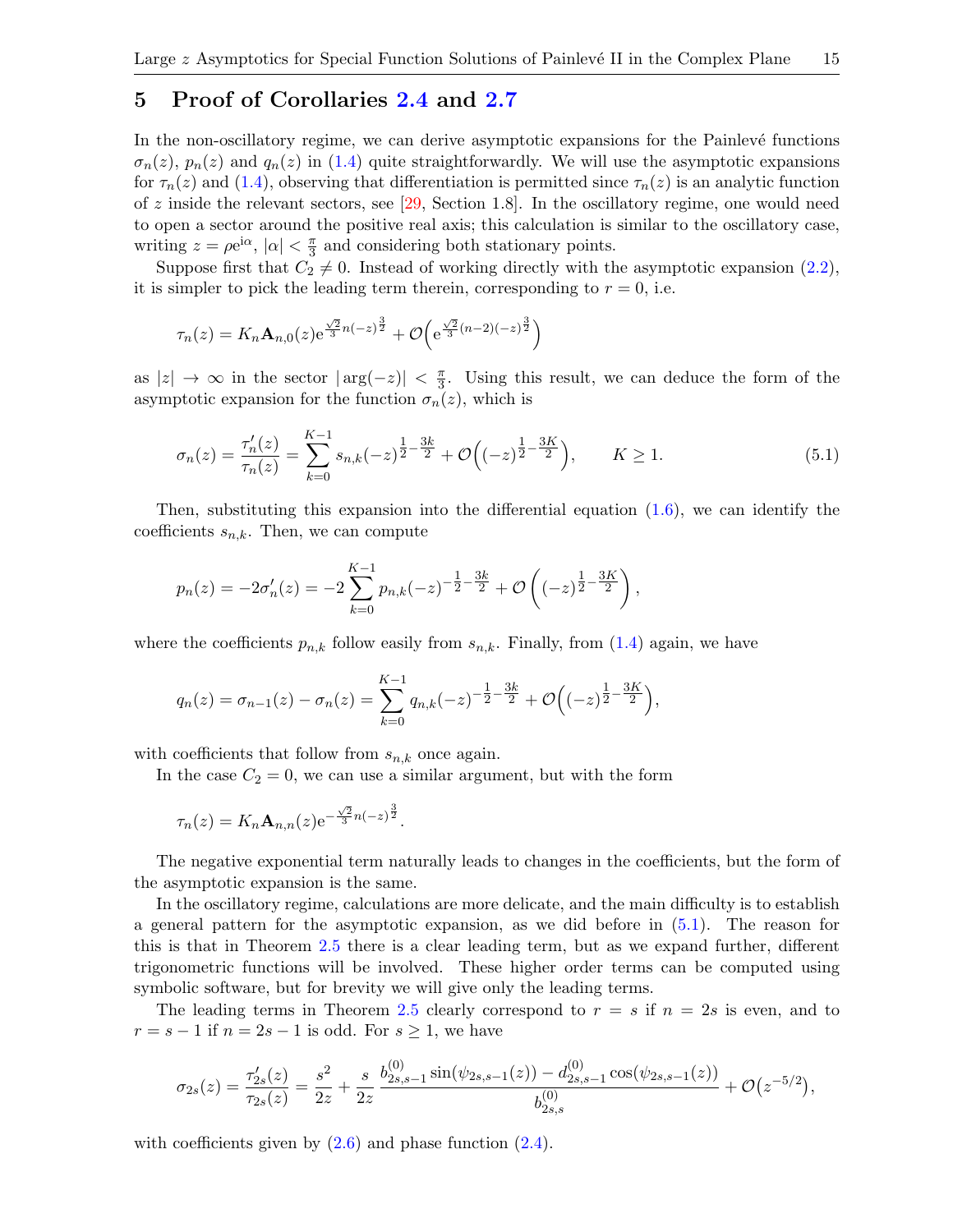.

If  $C_2 = 0$ , this expression simplifies considerably, since only the term  $p = s$  survives, and then  $b_{2s,s}^{(0)} = -b_{2s,s-1}^{(0)} = C_1^{2s}$  and  $d_{2s,s-1}^{(0)} = 0$ , so

$$
\sigma_{2s}(z) = \frac{s^2}{2z} - \frac{s}{2z} \sin(\psi_{2s,s-1}(z)) + \mathcal{O}(z^{-5/2}).
$$

This is in agreement with [\[13,](#page-17-6) Theorem 9], correcting the phase function. In the odd case, we have

$$
\sigma_{2s-1}(z) = \sqrt{\frac{z}{2}} \frac{-b_{2s-1,s-1}^{(0)} \sin(\psi_{2s-1,s-1}(z)) + d_{2s-1,s-1}^{(0)} \cos(\psi_{2s-1,s-1}(z))}{b_{2s-1,s-1}^{(0)} \cos(\psi_{2s-1,s-1}(z)) + d_{2s-1,s-1}^{(0)} \sin(\psi_{2s-1,s-1}(z))} + \mathcal{O}(z^{-1})
$$

If  $C_2 = 0$ , this expression simplifies again

$$
\sigma_{2s-1}(z) = \sqrt{\frac{z}{2}} \cot(\psi_{2s-1,s-1}(z)) + \mathcal{O}(z^{-1}).
$$

In both cases, the asymptotic approximation is valid away from the zeros of the denominators that appear in the leading terms, we refer the reader to [\[29,](#page-18-6) Chapter 1, Section 8.1] for the general theory.

Similar calculations lead to the asymptotic expansions for  $p_n(z)$ , although care is needed because the leading terms may come from subleading ones before, as a result of differentiation of the trigonometric functions. Straightforward manipulations, using the fact that  $p_n(z) = -2\sigma'_n(z)$ and  $q_n(z) = \sigma_{n-1}(z) - \sigma_n(z)$ , for  $n \ge 1$ , which follows from [\(1.4\)](#page-1-1), lead to [\(2.7\)](#page-6-3), [\(2.8\)](#page-7-2), [\(2.9\)](#page-7-0), and [\(2.10\)](#page-7-3).

Higher order terms in these asymptotic expansions can be computed by using the corresponding differential equations. This is quite straightforward in the non-oscillatory regime, but more involved in the oscillatory one, since several trigonometric functions with different phase functions intervene.

#### A Stokes phenomenon for the Ai solution

The case  $C_2 = 0$ , where the seed function only contains the Airy Ai functions, is especially relevant both because of its asymptotic behavior and in applications. It is interesting to observe that in this case we have strong asymptotics for  $\tau_n(z)$  in the whole cut plane  $|\arg(-z)| < \pi$ involving only one exponential factor, see  $(2.3)$ ; however, we can also use the rotational symmetry given by Lemma [2.1,](#page-3-0) to study the asymptotics in the regions  $0 < \arg z < \frac{2\pi}{3}$  and  $-\frac{2\pi}{3} < \arg z < 0$ . This calculation uses a different seed function in the original sector  $|\arg(-z)| < \frac{\pi}{3}$  $\frac{\pi}{3}$  and it gives subdominant exponential terms. These do not affect the leading asymptotic behavior, but they give a non-linear Stokes phenomenon for this family of solutions of  $P_{II}$ , in the spirit of Its and Kapaev [\[24\]](#page-17-25), see also [\[17,](#page-17-1) Chapter 11].

For instance, if we consider the sector  $0 < \arg z < \frac{2\pi}{3}$  and the seed function with  $\tilde{C}_1 = 1$  and  $C_2 = 0$  (corresponding to the pure Airy Ai function in this rotated sector), we have from [\(2.3\)](#page-4-1) the following asymptotic approximation

$$
\tau_n(z) = K_n(-z)^{-\frac{n^2}{4}} \mathbf{A}_{n,n}(z) e^{-\frac{\sqrt{2}}{3}n(-z)^{\frac{3}{2}}}
$$
  
=  $(-1)^{\lfloor n/2 \rfloor} K_n G(n+1)(-z)^{-\frac{n^2}{4}} \left(1 + \mathcal{O}\left((-z)^{-\frac{3}{2}}\right)\right) e^{-\frac{\sqrt{2}}{3}n(-z)^{\frac{3}{2}}}.$ 

<span id="page-16-0"></span>However, applying Lemma [2.1,](#page-3-0) we can use  $\tau_n(z) = e^{\frac{2\pi i}{3}n(n-1)}\tau_n(ze^{\frac{2\pi i}{3}})$ , and then the seed function in the region  $|\arg(-z)| < \frac{\pi}{3}$  $\frac{\pi}{3}$  is  $\varphi\left(ze^{\frac{2\pi i}{3}}\right)$ , with constants

$$
C_1 = \frac{1}{2}e^{-\frac{\pi i}{3}}, \qquad C_2 = \frac{1}{2}e^{\frac{\pi i}{6}}.
$$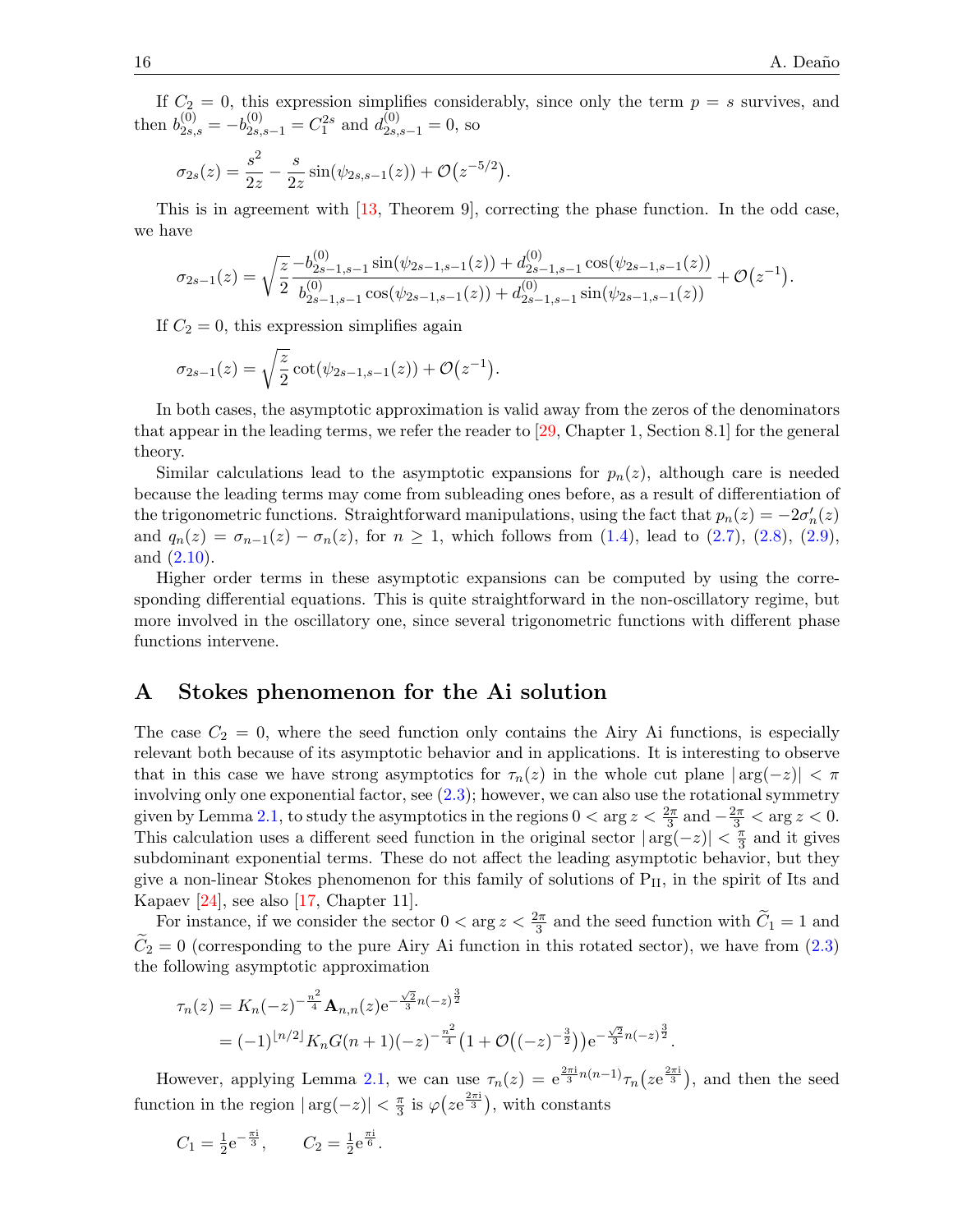<span id="page-17-12"></span>After simplification, the first two coefficients  $\mathbf{A}_{n,0}(ze^{\frac{2\pi i}{3}})$  and  $\mathbf{A}_{n,1}(ze^{\frac{2\pi i}{3}})$  give

<span id="page-17-9"></span><span id="page-17-8"></span>
$$
\tau_n(z) = (-1)^{\lfloor n/2 \rfloor} K_n G(n+1)(-z)^{-\frac{n^2}{4}} e^{-\frac{\sqrt{2}}{3}n(-z)^{\frac{3}{2}}}
$$

$$
\times \left[ 1 + (-1)^n \frac{2^{\frac{5n-7}{2}} i(-z)^{\frac{3}{2}(n-1)}}{\Gamma(n)} e^{\frac{2\sqrt{2}}{3}(-z)^{\frac{3}{2}}} \right] \left( 1 + \mathcal{O}\left( (-z)^{-\frac{3}{2}} \right) \right).
$$

<span id="page-17-20"></span><span id="page-17-18"></span><span id="page-17-10"></span>Other exponentially small contributions can be calculated in a similar way. As a consequence, we have a similar Stokes phenomenon for the Painlevé functions:

<span id="page-17-14"></span><span id="page-17-13"></span>
$$
\sigma_n(z) = -\frac{n(-z)^{1/2}}{\sqrt{2}} \left[ 1 + (-1)^{n+1} \frac{2^{\frac{5n-5}{2}} i}{\Gamma(n+1)} (-z)^{\frac{3}{2}(n-1)} e^{\frac{2\sqrt{2}}{3}(-z)^{\frac{3}{2}}} \right] \left( 1 + \mathcal{O}\left( (-z)^{-\frac{3}{2}} \right) \right),
$$
  
\n
$$
p_n(z) = -\frac{n}{\sqrt{2}(-z)^{1/2}} \left[ 1 + (-1)^{n+1} \frac{2^{\frac{5n}{2} - 2} i}{\Gamma(n)} (-z)^{\frac{3}{2}n} e^{\frac{2\sqrt{2}}{3}(-z)^{\frac{3}{2}}} \right] \left( 1 + \mathcal{O}\left( (-z)^{-\frac{3}{2}} \right) \right),
$$

<span id="page-17-16"></span><span id="page-17-15"></span><span id="page-17-0"></span>and

$$
q_n(z) = \frac{(-z)^{1/2}}{\sqrt{2}} \left[ 1 + (-1)^{n+1} \frac{2^{\frac{5n-5}{2}} i}{\Gamma(n)} (-z)^{\frac{3}{2}(n-1)} e^{\frac{2\sqrt{2}}{3}(-z)^{\frac{3}{2}}} \right] \left( 1 + \mathcal{O}\left( (-z)^{-\frac{3}{2}} \right) \right),
$$

<span id="page-17-6"></span>for  $n \geq 1$ .

<span id="page-17-22"></span>Similar calculations can be carried out in the sector  $\frac{4\pi}{3} < \arg z < 2\pi$ , using the seed function  $\varphi(ze^{-\frac{2\pi i}{3}})$  with constants

<span id="page-17-7"></span>
$$
C_1 = \frac{1}{2}e^{\frac{\pi i}{3}}, \qquad C_2 = \frac{1}{2}e^{-\frac{\pi i}{6}}.
$$

<span id="page-17-21"></span><span id="page-17-1"></span>As mentioned before, these extra exponential terms are not strictly needed in the nonoscillatory regime  $|\arg(-z)| < \pi$ , but they become relevant when one examines the transition between exponential and trigonometric behavior.

<span id="page-17-4"></span><span id="page-17-2"></span>An alternative way to calculate these subleading exponential terms would be to extend the asymptotic expansion obtained in the oscillatory regime, with trigonometric functions, to a wider sector in  $\mathbb C$  around the positive real axis. Then in the overlapping region between non-oscillatory and oscillatory behavior the two asymptotic expansions should coincide, and it would be possible to extract the subleading terms.

#### <span id="page-17-5"></span><span id="page-17-3"></span>Acknowledgements

<span id="page-17-25"></span><span id="page-17-17"></span><span id="page-17-11"></span>The author acknowledges financial support from the EPSRC grant "Painlevé equations: analytical properties and numerical computation", reference EP/P026532/1, and from the project MTM2015-65888-C4-2-P from the Spanish Ministry of Economy and Competitivity. The author wishes to thank M. Fasondini, D. Huybrechs, A. Iserles, A.R. Its, A.B.J. Kuijlaars, A.F. Loureiro, C. Pech and W. Van Assche for stimulating discussions on the topic and scope of this paper, as well as the organisers of the workshop "Painlevé Equations and Applications" held at the University of Michigan, August 25–29, 2017, for their hospitality. The comments, remarks and corrections of the anonymous referees have lead to an improved version of the paper, and they are greatly appreciated.

#### <span id="page-17-24"></span><span id="page-17-23"></span>References

<span id="page-17-19"></span>[1] Balogh F., Bertola M., Bothner T., Hankel determinant approach to generalized Vorob'ev–Yablonski polynomials and their roots, [Constr. Approx.](https://doi.org/10.1007/s00365-016-9328-4) 44 (2016), 417–453, [arXiv:1504.00440.](https://arxiv.org/abs/1504.00440)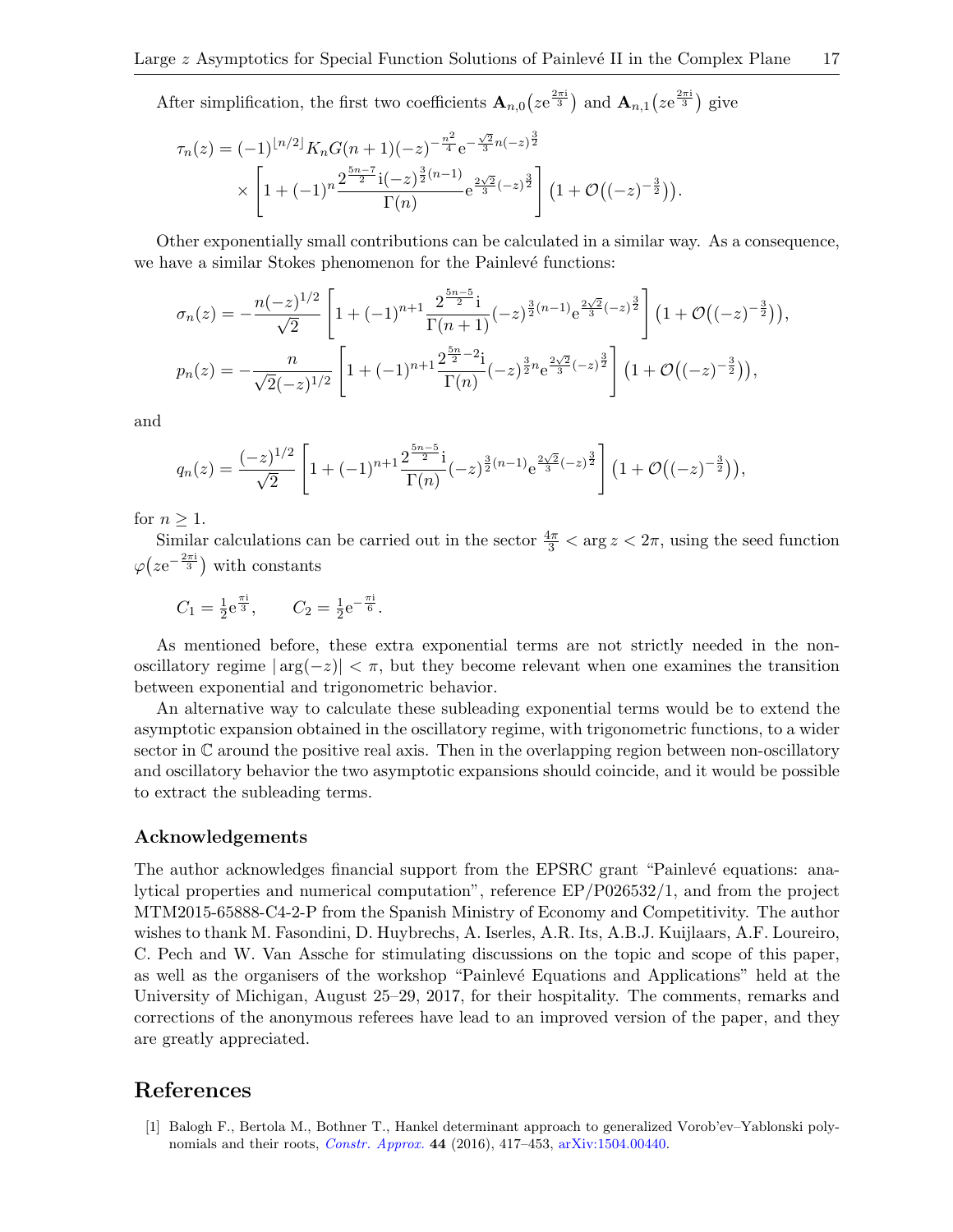- <span id="page-18-3"></span>[2] Bertola M., Bothner T., Zeros of large degree Vorob'ev–Yablonski polynomials via a Hankel determinant identity, [Int. Math. Res. Not.](https://doi.org/10.1093/imrn/rnu239) 2015 (2015), 9330–9399, [arXiv:1401.1408.](https://arxiv.org/abs/1401.1408)
- <span id="page-18-6"></span><span id="page-18-0"></span>[3] Bleher P., Deaño A., Topological expansion in the cubic random matrix model, *[Int. Math. Res. Not.](https://doi.org/10.1093/imrn/rns126)* **2013** (2013), 2699–2755, [arXiv:1011.6338.](https://arxiv.org/abs/1011.6338)
- [4] Bleher P., Deaño A., Painlevé I double scaling limit in the cubic random matrix model, [Random Matrices](https://doi.org/10.1142/S2010326316500040) [Theory Appl.](https://doi.org/10.1142/S2010326316500040) 5 (2016), 1650004, 58 pages, [arXiv:1310.3768.](https://arxiv.org/abs/1310.3768)
- <span id="page-18-5"></span>[5] Bleher P., Deaño A., Yattselev M., Topological expansion in the complex cubic log-gas model: one-cut case, [J. Stat. Phys.](https://doi.org/10.1007/s10955-016-1621-x) 166 (2017), 784–827, [arXiv:1606.04303.](https://arxiv.org/abs/1606.04303)
- <span id="page-18-7"></span>[6] Bleistein N., Saddle point contribution for an n-fold complex-valued integral, 2012.
- <span id="page-18-1"></span>[7] Bleistein N., Handelsman R.A., Asymptotic expansions of integrals, 2nd ed., Dover Publications, Inc., New York, 1986.
- [8] Bothner T., Miller P.D., Sheng Y., Rational solutions of the Painlevé-III equation, [arXiv:1801.04360.](https://arxiv.org/abs/1801.04360)
- <span id="page-18-2"></span>[9] Buckingham R.J., Large-degree asymptotics of rational Painlevé-IV functions associated to generalized Hermite polynomials, *[Int. Math. Res. Not.](https://doi.org/10.1093/imrn/rny172)*, to appear,  $arXiv:1706.09005$ .
- <span id="page-18-4"></span>[10] Buckingham R.J., Miller P.D., Large-degree asymptotics of rational Painlevé-II functions: noncritical behaviour, *[Nonlinearity](https://doi.org/10.1088/0951-7715/27/10/2489)* **27** (2014), 2489–2578, [arXiv:1310.2276.](https://arxiv.org/abs/1310.2276)
- [11] Buckingham R.J., Miller P.D., Large-degree asymptotics of rational Painlev´e-II functions: critical behaviour, [Nonlinearity](https://doi.org/10.1088/0951-7715/28/6/1539) 28 (2015), 1539–1596, [arXiv:1406.0826.](https://arxiv.org/abs/1406.0826)
- [12] Clarkson P.A., Painlev´e equations nonlinear special functions, in Orthogonal polynomials and special functions, [Lecture Notes in Math.](https://doi.org/10.1007/978-3-540-36716-1_7), Vol. 1883, Springer, Berlin, 2006, 331–411.
- [13] Clarkson P.A., On Airy solutions of the second Painlevé equation, *[Stud. Appl. Math.](https://doi.org/10.1111/sapm.12123)* **137** (2016), 93–109, [arXiv:1510.08326.](https://arxiv.org/abs/1510.08326)
- [14] Clarkson P.A., Jordaan K., The relationship between semiclassical Laguerre polynomials and the fourth Painlevé equation, *[Constr. Approx.](https://doi.org/10.1007/s00365-013-9220-4)* **39** (2014), 223–254, [arXiv:1301.4134.](https://arxiv.org/abs/1301.4134)
- [15] Clarkson P.A., Loureiro A.F., Van Assche W., Unique positive solution for an alternative discrete Painlevé I equation, *[J. Difference Equ. Appl.](https://doi.org/10.1080/10236198.2015.1127917)* **22** (2016), 656–675, [arXiv:1508.04916.](https://arxiv.org/abs/1508.04916)
- [16] Fedoryuk M.V., Asymptotic methods in analysis, in Analysis I, *[Encyclopaedia of Mathematical Sciences](https://doi.org/10.1007/978-3-642-61310-4_2)*, Vol. 13, Springer, Berlin, Heidelberg, 1989, 83–191.
- [17] Fokas A.S., Its A.R., Kapaev A.A., Novokshenov V.Yu., Painlevé transcendents. The Riemann–Hilbert approach, [Mathematical Surveys and Monographs](https://doi.org/10.1090/surv/128), Vol. 128, Amer. Math. Soc., Providence, RI, 2006.
- [18] Forrester P.J., Log-gases and random matrices, *[London Mathematical Society Monographs Series](https://doi.org/10.1515/9781400835416)*, Vol. 34, Princeton University Press, Princeton, NJ, 2010.
- [19] Forrester P.J., Witte N.S., Application of the  $\tau$ -function theory of Painlevé equations to random matrices: PIV, PII and the GUE, [Comm. Math. Phys.](https://doi.org/10.1007/s002200100422) 219 (2001), 357–398, [math-ph/0103025.](https://arxiv.org/abs/math-ph/0103025)
- [20] Forrester P.J., Witte N.S., Application of the  $\tau$ -function theory of Painlevé equations to random matrices:  $P_V$ ,  $P_{III}$ , the LUE, JUE, and CUE, *[Comm. Pure Appl. Math.](https://doi.org/10.1002/cpa.3021)* 55 (2002), 679–727, [math-ph/0201051.](https://arxiv.org/abs/math-ph/0201051)
- [21] Gromak V.I., Laine I., Shimomura S., Painlevé differential equations in the complex plane, [De Gruyter](https://doi.org/10.1515/9783110198096) [Studies in Mathematics](https://doi.org/10.1515/9783110198096), Vol. 28, Walter de Gruyter & Co., Berlin, 2002.
- [22] Ismail M.E.H., Classical and quantum orthogonal polynomials in one variable, Encyclopedia of Mathematics and its Applications, Vol. 98, Cambridge University Press, Cambridge, 2009.
- [23] Its A.R., Kapaev A.A., The irreducibility of the second Painlevé equation and the isomonodromy method, in Toward the Exact WKB Analysis of Differential Equations, Linear or Non-Linear (Kyoto, 1998), Kyoto University Press, Kyoto, 2000, 209–222.
- [24] Its A.R., Kapaev A.A., Quasi-linear Stokes phenomenon for the second Painlevé transcendent, [Nonlinearity](https://doi.org/10.1088/0951-7715/16/1/321) 16 (2003), 363–386, [nlin.SI/0108010.](https://arxiv.org/abs/nlin.SI/0108010)
- [25] Its A.R., Kuijlaars A.B.J., Ostensson J., Critical edge behavior in unitary random matrix ensembles and the thirty-fourth Painlevé transcendent, [Int. Math. Res. Not.](https://doi.org/10.1093/imrn/rnn017) 2008 (2008), Art. ID rnn017, 67 pages, [arXiv:0704.1972.](https://arxiv.org/abs/0704.1972)
- [26] Its A.R., Kuijlaars A.B.J., Östensson J., Asymptotics for a special solution of the thirty fourth Painlevé equation, [Nonlinearity](https://doi.org/10.1088/0951-7715/22/7/002) 22 (2009), 1523–1558, [arXiv:0811.3847.](https://arxiv.org/abs/0811.3847)
- [27] Miller P.D., Applied asymptotic analysis, [Graduate Studies in Mathematics](https://doi.org/10.1090/gsm/075), Vol. 75, Amer. Math. Soc., Providence, RI, 2006.